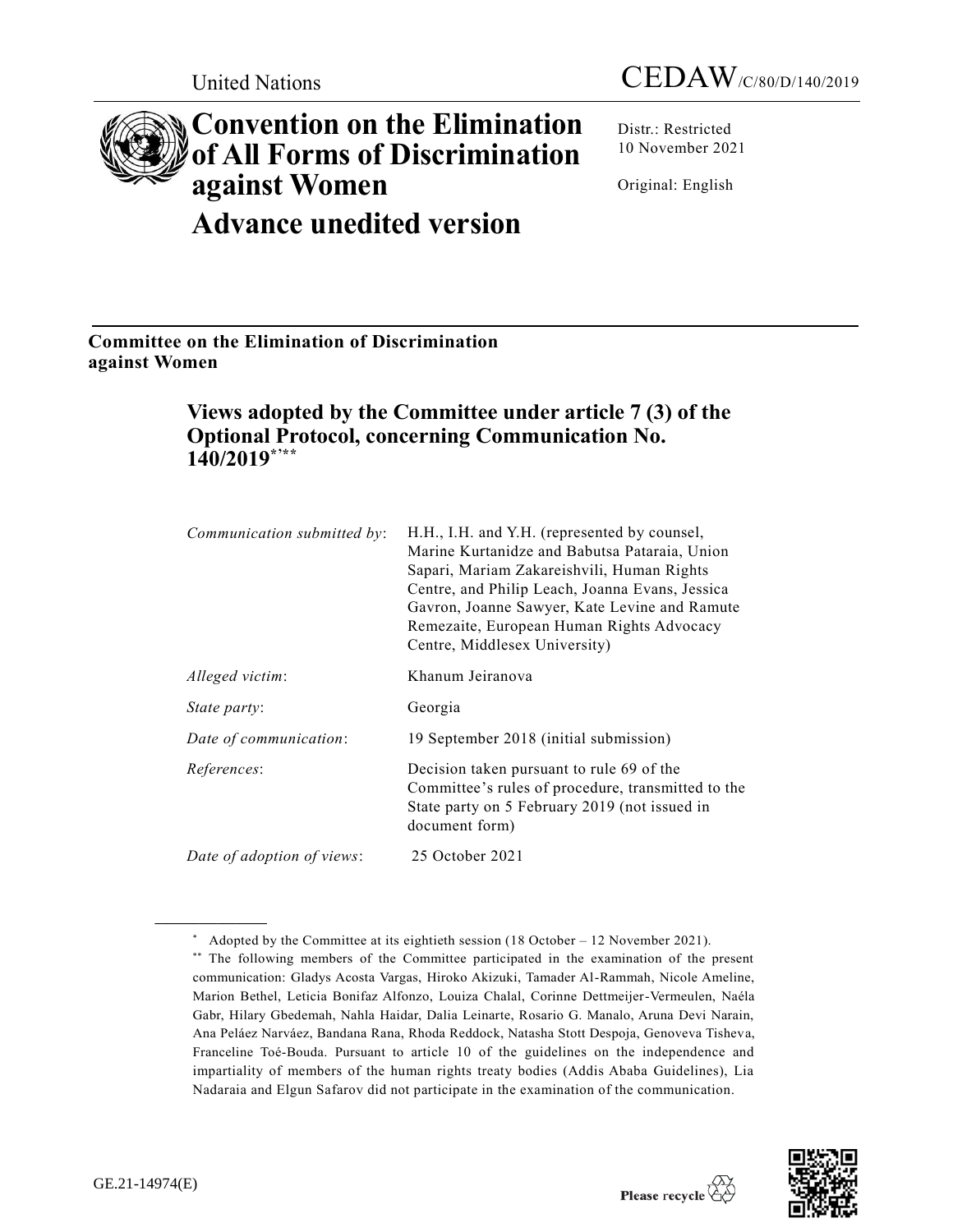## **Background**

1. The communication is brought on behalf of Khanum Jeiranova, a national of Georgia born in 1984 and deceased in 2014, by H.H., I.H. and Y.H., her husband, daughter and son, respectively, born in 1973, 2006 and 2003, also nationals of Georgia They claim that Ms. Jeiranova is a victim of a violation of her rights by Georgia under articles 1, 2 (b)–(f) and 5 (a) of the Convention. The Optional Protocol entered into force for Georgia on 1 November 2002. The authors are represented by counsel, Marine Kurtanidze and Babutsa Pataraia of Union Sapari; Mariam Zakareishvili of Human Rights Centre; and Philip Leach, Joanna Evans, Jessica Gavron, Joanne Sawyer, Kate Levine and Ramute Remezaite of the European Human Rights Advocacy Centre, Middlesex University.

### **Facts as submitted by the authors**

2.1 On 16 September 2014, Ms. Jeiranova met A.I., with whom she was in love. They were seen together by three relatives of Ms. Jeiranova's husband, H.H. Assuming that she was being unfaithful, they decided to follow them and lie and wait for them at the village entrance. Later that day, in Iormughanlo, two cars approached A.I.'s car. The occupants forced Ms. Jeiranova and A.I. out. Around 15 people started beating and throwing stones at A.I., who managed to escape. I.H., Y.H. and others witnessed the men beating Ms. Jeiranova. The three relatives drove her to Kvemo Lambalo, where they beat and insulted her.<sup>1</sup> While doing so, they carried her, barefoot, to several locations in the village, where they called her relatives and told them that she was cheating on H.H. and was a shame to her family. They continued to beat her and she lost consciousness several times. Her father arrived, slapped her and took her with him by her hair.

2.2 At around midnight, the village governor was called to the residence of Ms. Jeiranova's father, where police officers were already present. She was crying and, showing him a jar of rat poison, told the village governor that her family members were telling her to take it and kill herself, but that she did not want to die, and she asked him for help. She stated that her parents would not let her leave H.H. for the man whom she loved and told her that she had to die with him. Together with the police, the village governor took her to his own house, where she called A.I. for help. The next mor ning, her mother returned her to her parents' house. With the village governor and a police officer present, Ms. Jeiranova, an ethnic Azerbaijani, asked them in Azeri why they were not bringing the perpetrators to justice. However, the village governor did not translate that to the officer, who did not speak Azeri.

2.3 On the morning of 18 September 2014, Ms. Jeiranova's mother found her body hanging by a rope in the garden shed, with her left hand placed between the rope and her neck. Her mother told the village governor that Ms. Jeiranova had committed suicide. The police opened an investigation and reported that she had been found hanging but did not conduct a forensic examination because the family refused it. Ms. Jeiranova's body remained at her parents' house. The mullahs who prepared her body for burial described that her clothes were covered with blood and that her whole body had been "beaten to a pulp" and was covered with black and blue bruises, including on her face, below her chin and around her breast. She also had a deep wound and scratches around her neck.

<sup>1</sup> The authors refer to witness statements in the criminal case file of Ms. Jeiranova, including by her children, confirming that she was screaming and crying while being beaten and insulted by the three men.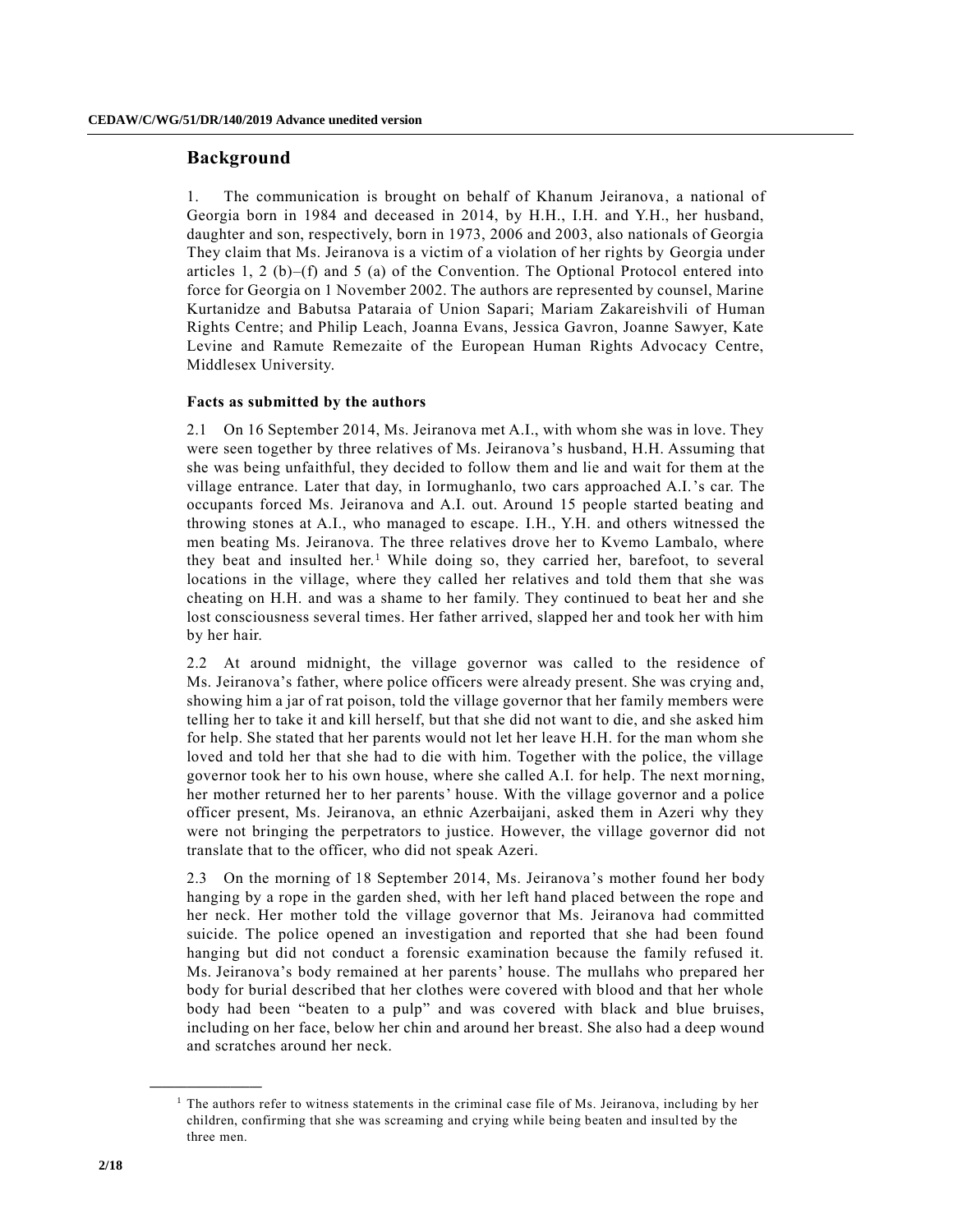2.4 On 24 September 2014, Ms. Jeiranova's parents wrote to the Chief Prosecutor of Georgia, the General Inspection of the Ministry of Internal Affairs, the Sighnaghi District Prosecutor, the Chairperson of the Parliament of Georgia, the Committee on Human Rights and Civil Integration of the Parliament and the Public Defender of Georgia. They described the violence that Ms. Jeiranova suffered and requested a criminal investigation. On 26 September 2014, the Public Defender replied that initiating an investigation was within the competence of the Prosecutor's Office. On 28 September 2014, the investigation was terminated, based on the conclusion that Ms. Jeiranova had committed suicide because of her "shameful" behaviour and faithlessness towards her husband. On 2 October 2014, the parents complained to the Sighnaghi District Prosecutor about the delay in the investigation. On 6 October 2014, the Kakheti Regional Prosecutor sent the complaint to the Sighnaghi District Prosecutor.

2.5 On 9 October 2014, the investigation was reopened, following a television broadcast about the case. The same day, the Sighnaghi District Prosecutor forwarded the parents' complaint to the Head of the Sagarejo District Administration, requesting that he ensure a timely and effective investigation. On 30 November 2014, the Committee on Human Rights and Civil Integration of the Parliament responded that it had forwarded the parents' letter to the Kakheti Regional Prosecutor. On 4 November 2014, the Deputy Prosecutor of Kakheti provided the parents with an account of police interviews focusing exclusively on Ms. Jeiranova's alleged infidelity, omitting the beatings. The Deputy Prosecutor noted that an investigation was ongoing and that a decision would follow the gathering of evidence.

2.6 On 14 December 2014, H.H. was sentenced to seven years of imprisonment for a shooting incident. During the trial, there was a witness statement during the trial that Ms. Jeiranova had been beaten. The President of Georgia pardoned H.H. on 16 September 2016 because of the public interest in and specificity of his case.

2.7 On 18 June 2015, Ms. Jeiranova's parents wrote to the Chief Prosecutor, complaining about the delay in the investigation and that witnesses had not been interviewed. On 15 July 2015, the Chief Prosecutor requested the Sighnaghi District Prosecutor to conduct an effective and timely investigation. On 3 August 2015, the Sighnaghi District Prosecutor informed the parents that witnesses had been interviewed, numerous investigative actions had been taken and it would inform them of the final decision. On 20 October 2015, the Chief Prosecutor sent a follow-up request.

2.8 On 22 December 2015, the parents requested the Kakheti Regional Prosecutor to include in the investigation's scope article 144 of the Criminal Code of Georgia, on inhuman and degrading treatment, concerning the violence endured by Ms. Jeiranova. They requested that she be considered a victim of an "honour" crime and of genderand ethnicity-based discrimination. H.H. filed a request with the same wording on 23 February 2017.

2.9 On 29 January 2016, the parents again complained to the Chief Prosecutor about the delay in the investigation. On 24 February 2016, they were informed that their letter had been forwarded to the Kakheti Regional Prosecutor. On 29 July 2016, the Chief Prosecutor responded to a status inquiry that it had forwarded the query to the Kakheti Regional Prosecutor.

2.10 On 7 September 2016, the parents wrote to the Telavi District Prosecutor, reiterating, among other things, their request to expand the investigation. On 15 and 21 September 2016, they reiterated their request for an effective and timely investigation. H.H. filed the same request and an application for victim status, on 19 and 20 December 2016, following his release from prison. The Kakheti Regional Prosecutor responded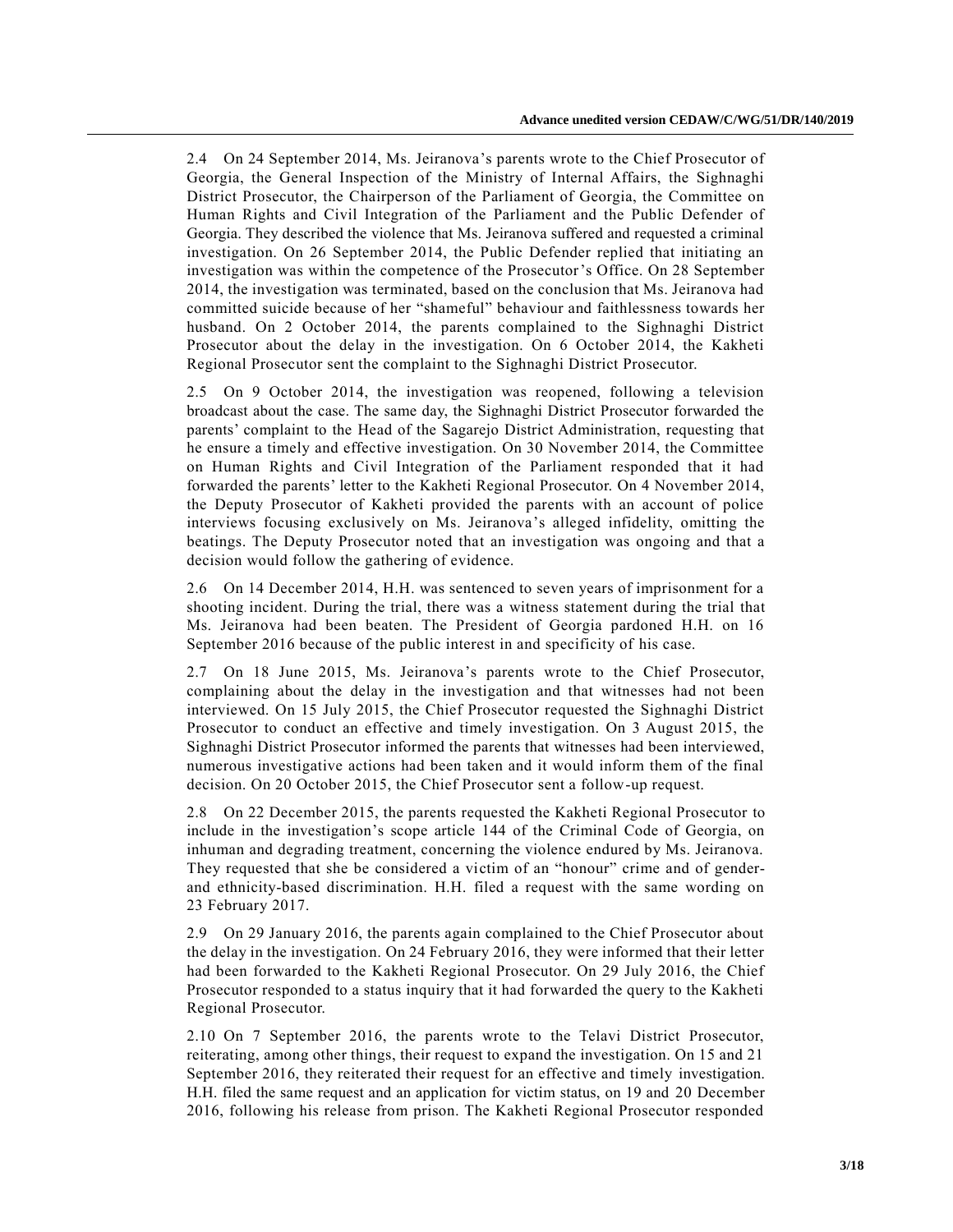on 6 October, 18 November and 22 December 2016 that an investigation remained ongoing under article 115 of the Criminal Code of Georgia, for inducement to suicide.

2.11 On 6 and 30 January 2017, H.H. requested the Chief Prosecutor to respond to the failure to investigate the case. On 7 February, the Chief Prosecutor informed him that it had forwarded his letter to the Kakheti Regional Prosecutor, requesting a prompt and effective investigation. On 7 and 23 February 2017, H.H. requested the Ministry of Internal Affairs and its General Inspection to launch disciplinary proceedings against the police officers who had failed to investigate the case. On 27 February and 1 March 2017, he was notified that the investigation was ongoing and that his letter to the Chief Prosecutor had been forwarded to the Kakheti Regional Prosecutor.

2.12 On 13 March 2017, H.H. sought an update from the Public Defender. On 14 March 2017, he requested information on the names of those interviewed and the measures taken to investigate the case and resolve difficulties. On 15 March 2017, the Kakheti Regional Prosecutor responded that it had already provided the information. On 20 March 2017, the Chief Investigator confirmed that, as a witness, H.H. was not allowed access to investigation materials. On 29 March 2017, H.H. and the parents requested access to relevant investigation materials in a language that they, as members of an ethnic minority, could understand. On 3 April 2017, the Chief Investigator expressed her readiness to meet with H.H. and the parents.

2.13 On 8 August 2017, H.H. addressed the Chief Prosecutor, noting the authorities' failure to investigate the case and prosecute the perpetrators despite numerous requests and complaints. On 26 September and 1 November 2017, he was informed that witnesses had been interviewed, that representatives had accessed the file, that he had been granted victim status, that the investigation was ongoing and that the final decision remained pending. On 23 October 2017, the Chief Prosecutor notified H.H. that his letter had been forwarded to the Kakheti Regional Prosecutor. On 7 and 11 November and 15 December 2017, H.H. asked the Kakheti Regional Prosecutor who had been interviewed and whether Ms. Jeiranova's body had been examined, enquiring as to its state and the abuses recorded. He also requested access to the case file and copies of relevant decisions. On 22 November and 8 and 22 December 2017, the Kakheti Regional Prosecutor responded that H.H.'s representatives had already accessed the case file twice. On 26 January 2018, the latter were granted access to the case file, being allowed only to take notes.

2.14 To date, the investigation remains pending and no one has been charged. Having claimed repeatedly that Ms. Jeiranova's treatment involved discriminatory attitudes by her relatives, the community and law enforcement agencies based on her gender and ethnicity, the authors conclude that they have exhausted all available domestic remedies. They state that the same matter has not been examined under another procedure of international investigation or settlement.

#### **Complaint**

**\_\_\_\_\_\_\_\_\_\_\_\_\_\_\_\_\_\_**

3.1 The authors claim a violation of article 2 (b) of the Convention. They argue that the Law on Domestic Violence, of 2006, did not cover violence against women by extended family members when Ms. Jeiranova was beaten and died.<sup>2</sup> Nevertheless, it did apply to her immediate family members. The authors submit that the authorities were aware that she was unsafe at her parents' house and that she was subjected to psychological violence and coercion to commit suicide.

<sup>&</sup>lt;sup>2</sup> The authors note that the legislation was subsequently amended to cover domestic violence by extended family members.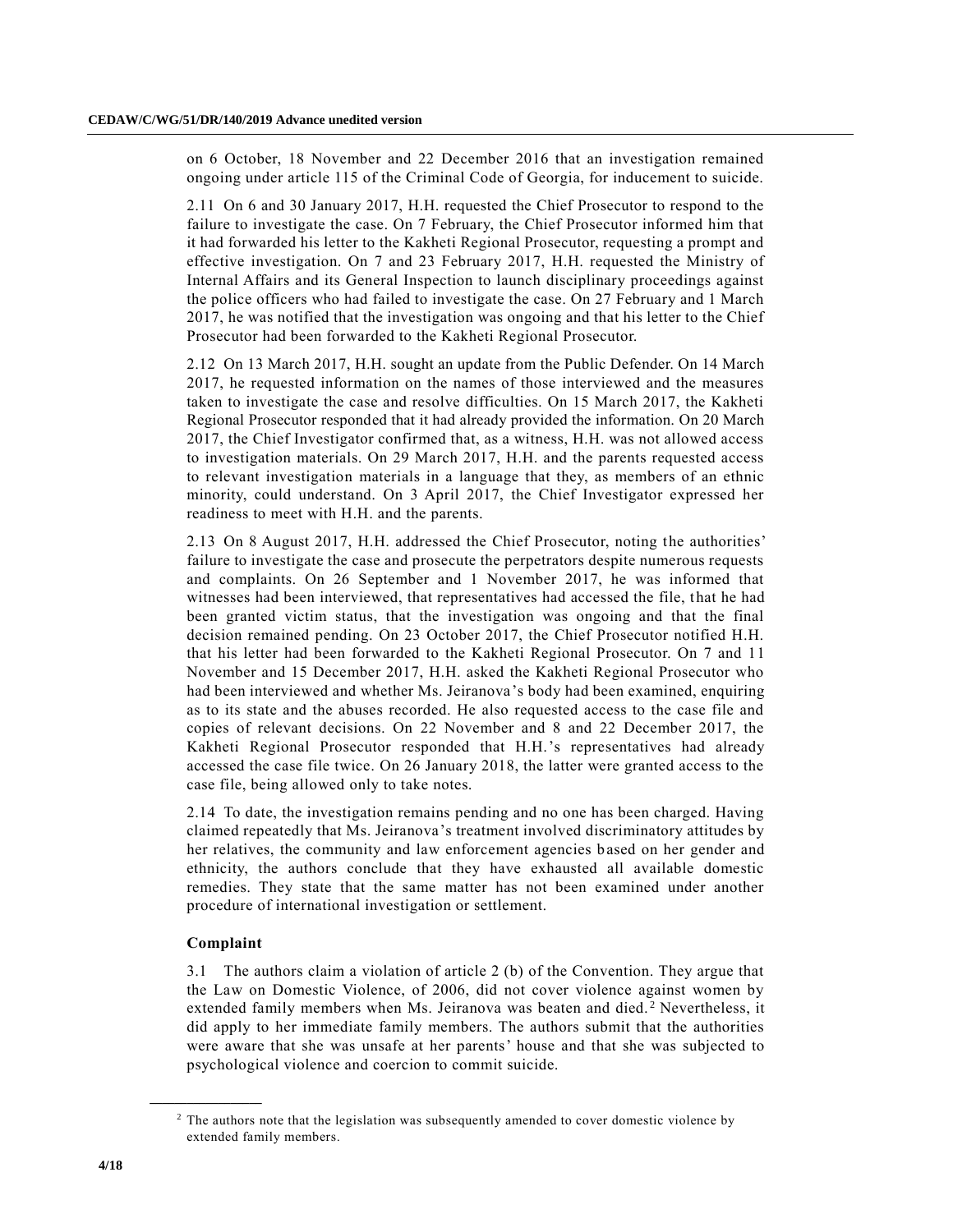3.2 The authors claim a violation of article 2 (c) and (e) of the Convention, as the State party's law enforcement authorities failed to take reasonable measures to protect Ms. Jeiranova. As her father approached the Iormughanlo police on 16 September 2014, an investigator interviewed her, the village governor took her to his house, where she asked him why the police were not responding to her allegations of the beatings, and she had several visible injuries, the authorities knew or should have known about her vulnerability. The authors claim that the classification of her behaviour as "dishonourable" by the Kakheti Regional Prosecutor in a letter to the Committee on Human Rights and Civil Integration shows that her ill-treatment was perceived as punishment for her infidelity. Given the honour-based communal values, it must have been evident to the local authorities that Ms. Jeiranova had been subjected to genderbased violence.

3.3 The authors note that the police did not offer Ms. Jeiranova support or information on her rights, undertook no risk assessment and took no preventive or operational measures. Furthermore, the village governor allowed her mother to return her to her parents' house. Her visible injuries and traumatized state were not recorded, no witnesses were interviewed initially and the police report of 16 September 2014 was focused only on her extramarital relationship, omitting the beatings. The police apparently decided to ignore the incident and did not consider the foreseeable threat to her life.

3.4 The authors also claim a violation of article 2 (c) and (e) of the Convention, referring to the failure to investigate, prosecute and punish those who beat Ms. Jeiranova. Her case was transferred to the Kakheti Regional Prosecutor on 13 August 2015 and contained numerous testimonies and evidence. Nevertheless, the investigation was closed on the grounds that she had committed suicide because of "her shameful behaviour" and was reopened only following a television report.

3.5 The authors claim that the State party violated article 2 (c) and (e) of the Convention as the authorities failed to investigate impartially and effectively the cause of Ms. Jeiranova's death. The investigation has still not identified the perpetrators or her cause of death. The police "instantly" accepted the presumption of suicide and failed to exclude any causes despite evidence of her fear of being killed, her vulnerability and the existence of an honour-based motive for a forced suicide or murder, including comments by relatives and members of the community that her suicide absolved them of shame. The authors emphasize that it has not been investigated why her hand was found placed between the rope and her neck, suggesting resistance to the hanging. Moreover, the case file reveals no detailed report of the crime scene or forensic autopsy identifying her wounds and the time of infliction. There were only photographs of her body and a cursory, external visual description of her wounds. The police acquiesced to the family's wish not to release her body despite their potential involvement in her death and the absence of a law precluding an autopsy where it is refused by a close family member.

3.6 The authors claim that the State party's authorities breached article 2 (d) of the Convention by discriminating against Ms. Jeiranova. They assert that the Prosecutor demonstrated a patriarchal attitude in his termination decision by accepting the honourbased justification, placing responsibility entirely on Ms. Jeiranova 's own actions. Similarly, the police failed to consider her beatings to be a law enforcement issue by omitting them from the record of Ms. Jeiranova's statement taken after the beatings. They either encouraged her to diminish the facts or deliberately "sanitized" the record to reflect that her father's beatings "did not hurt". The witness records, too, reveal the discriminatory attitudes of the police officers who drafted them, as they focus almost exclusively on the apparent love affair. Similarly, the village governor displayed a discriminatory attitude, as he emphasized that she was "a betrayer", ascribed her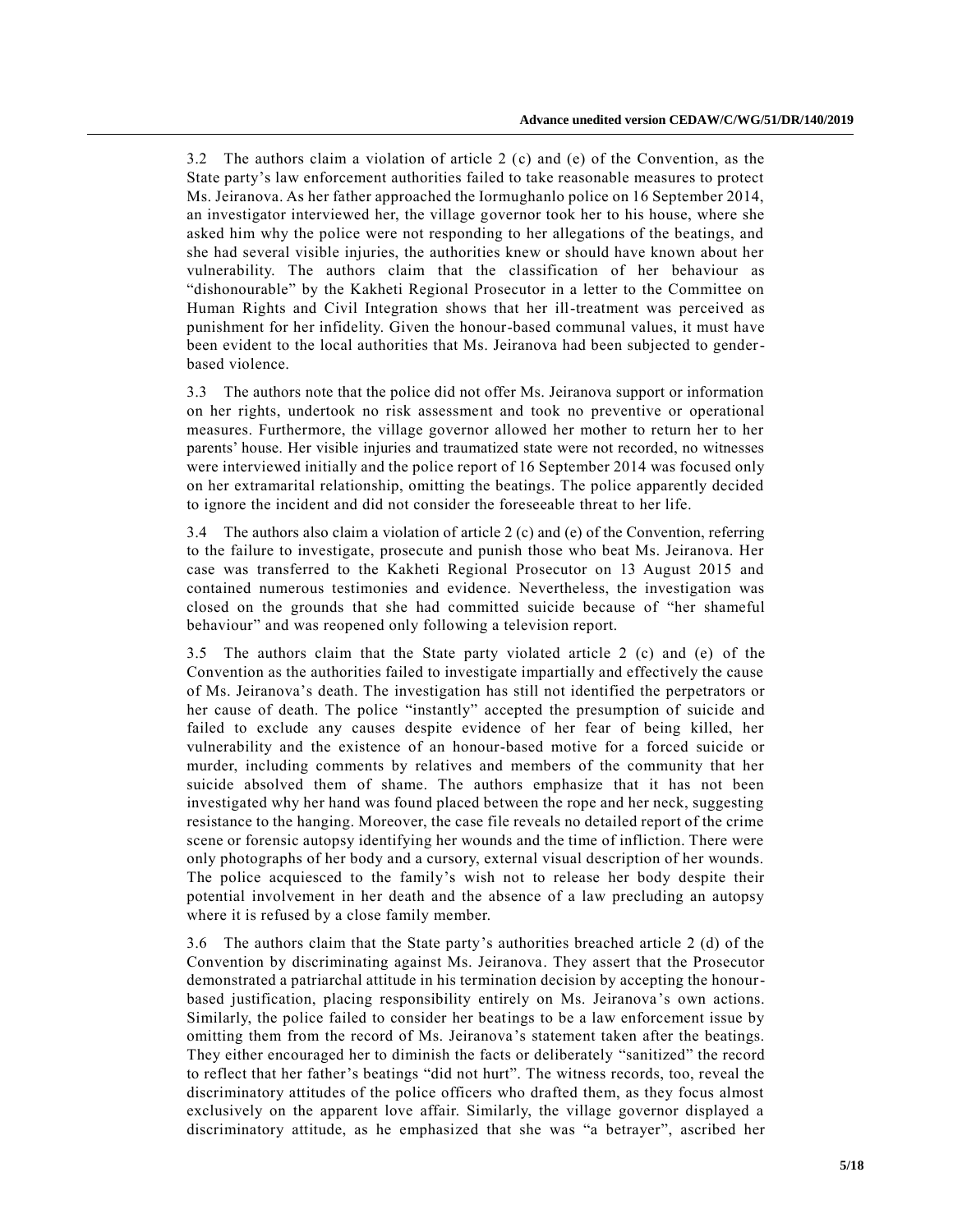suicide to her own shame and denied that she had any wounds. He subsequently changed his statement, admitting the bruises and her family's pressure on her to commit suicide. Nevertheless, his only action was to remove her for one night. The authorities thus failed to address and revealed gender-based stereotypes and honour-based practices.<sup>3</sup>

3.7 The authors add that the State party's authorities failed to consider whether Ms. Jeiranova's beatings and death were motivated by gender and honour-based discrimination, violating article 2 (c), (d) and (e) of the Convention. Despite the evidence and the authors' letters claiming an honour crime, the Prosecutor subscribed to the honour-based value system in his decision to terminate the investigation. The perpetrators, too, demonstrated discriminatory behaviour through their self-perceived entitlement to control and punish Ms. Jeiranova on the grounds that she was their relative's wife. Referring to literature on femicides and their links with honour-based violence,<sup>4</sup> the authors submit that Ms. Jeiranova should have been considered a femicide victim.

3.8 The authors lastly claim a breach of articles 2 (f) and 5 (a), read in conjunction with article 1 of the Convention, taking into consideration the Committee's general recommendations No. 19 (1992) on violence against women and No. 35 (2017) on gender-based violence against women, updating general recommendation No. 19. They assert that Ms. Jeiranova was the victim of patriarchal, traditionalist and religious attitudes manifest in control of her life through gender-based violence. They submit that the root cause of her kidnapping, the public beating by H.H.'s male relatives, her presumed suicide and the denial of an autopsy and effective investigation show the failure of the authorities to take all appropriate measures to modify social and cultural patterns of conduct, in particular in ethnic communities such as Kvemo Lambalo and concerning stereotyped and discriminatory attitudes towards women in Georgia.<sup>5</sup> Referring to an expert report on honour-based violence<sup>6</sup> and the statements on her infidelity, the authors submit that Ms. Jeiranova's public beating exemplifies entrenched honour-based social norms and the prevalence of stereotypes perpetuating gender-based violence in Georgia.<sup>7</sup>

#### **State party's observations on admissibility and the merits**

4.1 By a note verbale of 19 September 2019, the State party submitted its observations on the admissibility and the merits. It argues that the communication is inadmissible for a lack of the authors' consent to their legal representation. It notes that H.H. signed all the authorizations and that the signatures do not resemble one another

<sup>&</sup>lt;sup>3</sup> The authors add that Ms. Jeiranova was also discriminated against on the basis of her Azerbaijani ethnicity, as the Georgian police officer present on 16 September 2014 did not understand Azeri, and the village governor failed to translate Ms. Jeiranova's words to him.

<sup>4</sup> Marcela Lagarde y de los Ríos, "Por la vida y la libertad de las mujeres: fin al feminicidio", in Aida Concha and Leonor and Gabriela Laballe, *Resistencia y Alternativas de las Mujeres Frente al Modelo Globalizador*, Red Nacional de Género y Economía, Mexico, pp. 114–126.

<sup>5</sup> The authors refer to the report of the Special Rapporteur on violence against women, its causes and consequences on her mission to Georgia [\(A/HRC/32/42/Add.3\)](https://undocs.org/en/A/HRC/32/42/Add.3), paras. 10–16, 19–22 and 76–77, and the concluding observations on the combined fourth and fifth periodic reports of Georgia [\(CEDAW/C/GEO/CO/4-5\)](https://undocs.org/en/CEDAW/C/GEO/CO/4-5), paras. 20–21.

<sup>6</sup> Aisha K. Gill, "*Jeiranova v. Georgia*: a report on the socio-cultural context of 'honour' based violence", 11 March 2018.

<sup>7</sup> The authors refer to statistics on gender-based violence in Georgia, including from the 2014 and 2016 reports of the Public Defender of Georgia. They also refer to the report of the Special Rapporteur on violence against women, its causes and consequences on her mission to Georgia [\(A/HRC/32/42/Add.3\)](https://undocs.org/en/A/HRC/32/42/Add.3).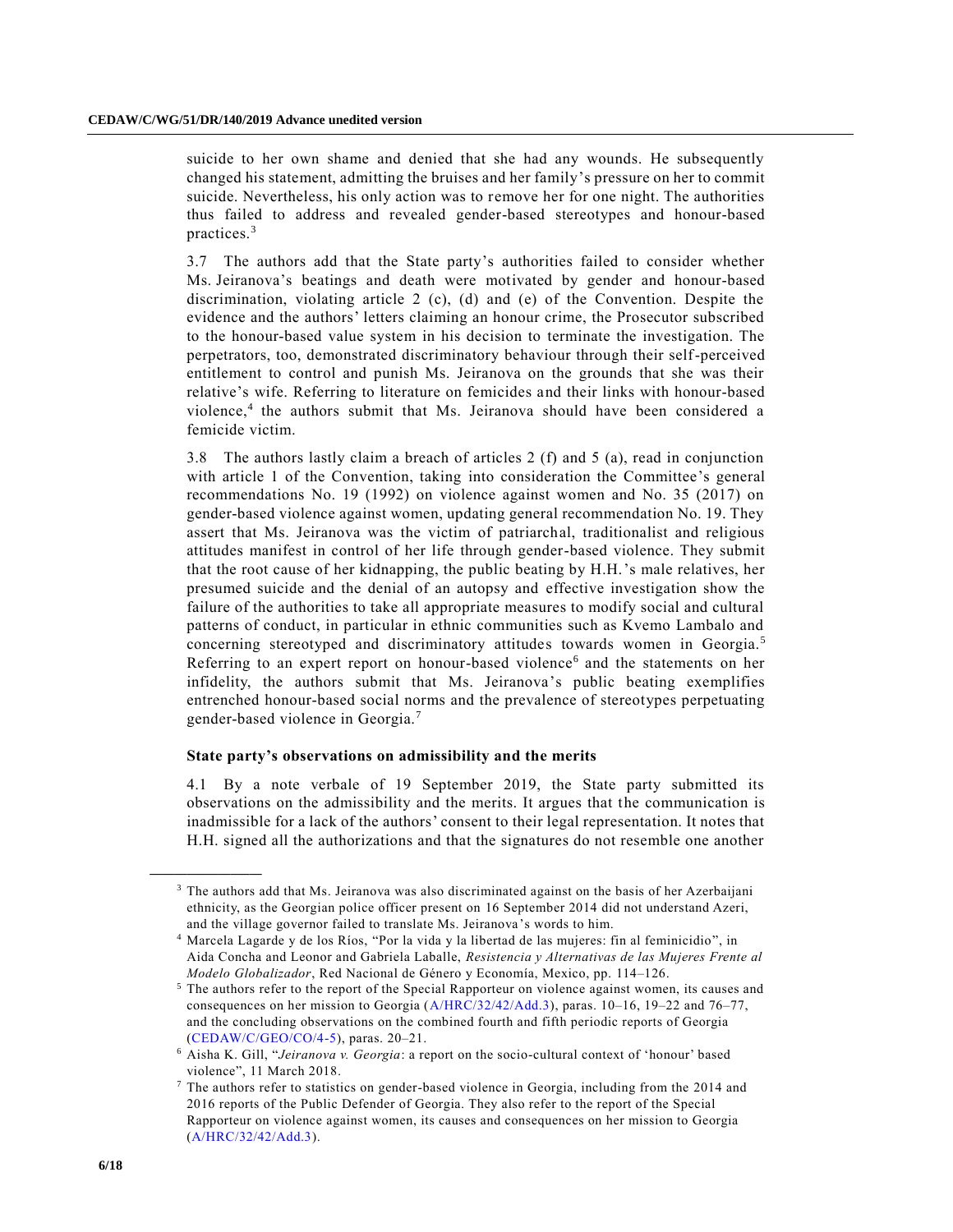nor those on his statements taken by the Georgian authorities. Moreover, on 28 June 2019, H.H. stated before the authorities that he did not know the lawyers representing him, that he wished to withdraw the communication and that he would never have filed it without his lawyer's request to do so. The State party concludes that there has been no valid exercise of the authors' right to file a communication and submits that their intentions should be clarified.

4.2 The State party observes that the communication is inadmissible owing to a lack of victim status. H.H. took no action with respect to the facts until December 2016. He stated repeatedly that he had no complaints against anyone, that Ms. Jeiranova had not mentioned the beatings and that she had committed suicide out of shame. <sup>8</sup> He also stated that he was unaware of who was representing him before the Committee and that he wished to withdraw the communication. He thanked his relatives who were allegedly responsible for "saving him from shame", kissing them on the forehead in gratitude. The State party concludes that H.H. has no interest in the criminal proceedings.

4.3 The State party submits that the authors have not exhausted domestic remedies. Noting that complaints were filed by various family members, the State party submits that only those filed on behalf of the authors are relevant for the exhaustion of domestic remedies. It notes that only 1 of the 10 letters filed on H.H.'s behalf claimed discrimination against Ms. Jeiranova. Furthermore, the authors' claims, including the failure of the police and the Prosecutor to protect her, the authorities' discrimination and the prevalence of stereotypes, were not raised in substance before the national courts. Moreover, most of the information accompanying the communication, including testimonies and videos, was submitted to the State party's authorities for the first time in the context of the communication.

4.4 The State party notes that a civil action would have been an adequate and appropriate domestic remedy. Under the Law on the Elimination of All Forms of Discrimination of 2014 (2014 Law), anyone identifying as a victim of discrimination may bring a court action and claim damages. Furthermore, the Law on Elimination of Domestic Violence, Protection and Support of Victims of Domestic Violence of 2006 provides for compensation for the damage caused by domestic violence. The State party notes that the European Court of Human Rights has held that applicants had not exhausted remedies in Georgia for a lack of recourse to civil remedies. <sup>9</sup> The State party further notes decisions by which national courts granted non-pecuniary damages in domestic violence cases, including one involving suicide, also on the grounds of non discrimination legislation. It submits that the authors have failed to avail themselves of such remedies.

4.5 The State party adds that the authors have not exhausted criminal remedies. First, they were inactive for two years after the incident and, apart from the present communication, they never complained about the ineffectiveness of the investigation. The State party refers to *O.K. v. Latvia* [\(CCPR/C/110/D/1935/2010\)](https://undocs.org/en/CCPR/C/110/D/1935/2010), para. 7.4, in which the Human Rights Committee considered that the author had not complained about the ineffectiveness of remedies following a police complaint. Second, the criminal investigation remains pending before the Prosecutor's Office. The State party contests

<sup>8</sup> The State party refers, inter alia, to European Court of Human Rights, *Kaburov v. Bulgaria*, application No. 9035/06, decision of 19 June 2012, paras. 56–57.

<sup>9</sup> See European Court of Human Rights, *Shavishvili v. Georgia*, application No. 21519/05, decision of 9 November 2010; *Saghinadze and others v. Georgia*, application No. 18768/05, judgment of 27 May 2010, paras. 95–96.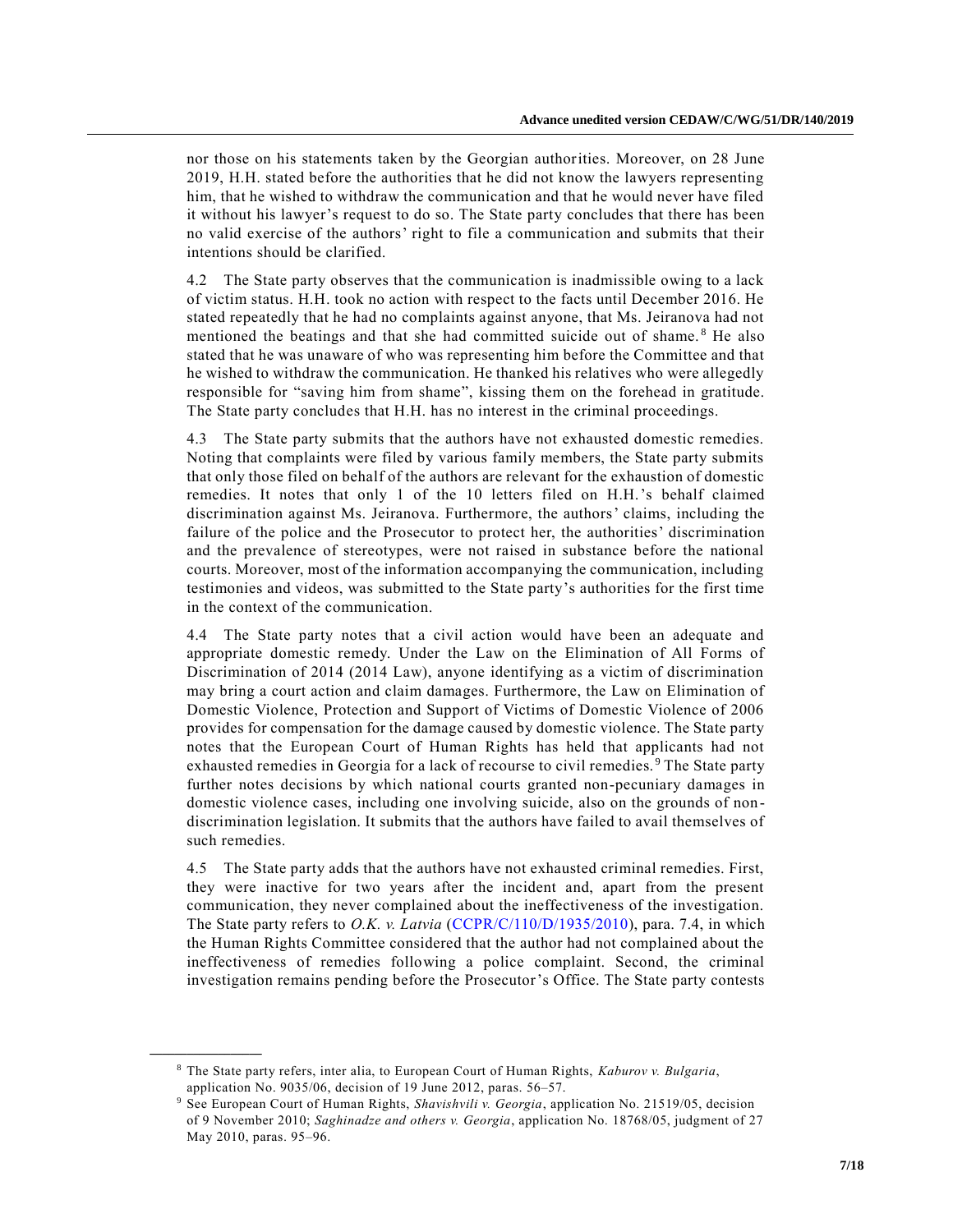the assertion that no charges have been brought despite evidence of Ms. Jeiranova having been beaten, noting that the authors misrepresent the witness statements.<sup>10</sup>

4.6 The State party observes that the Kakheti Regional Prosecutor has questioned 43 individuals and that the ongoing criminal case is extremely complex, as many people are involved, most witnesses do not speak Georgian and the interviews require translators. Of those 43 individuals, only Ms. Jeiranova's minor children stated that they had seen H.H.'s relatives beating her. Five witnesses mentioned that her beatings were generally known in the village, but that they had not witnessed the beatings themselves. Others refuted the allegations or stated that she had no visible injuries. Neither does her own interview report mention beatings, and she did not mention them when she called H.H. on 16 September 2014.

4.7 The State party notes that the investigation was reopened as soon as information about the alleged beatings resurfaced. Several scenarios are being explored, including the possible degrading treatment of Ms. Jeiranova by H.H.'s relatives, cruel treatment by her family members, a combination of factors that may have "influenced" her suicide and gender aspects of the alleged crimes.

4.8 The State party notes a "huge resistance" to a forensic-medical examination by Ms. Jeiranova's relatives for religious reasons and because they blamed no one. A forensic expert conducted a comprehensive external examination. The State party notes that the European Court of Human Rights has held that States must find a due balance between the requirements of an effective investigation and the protection of the right to respect for private and family life.<sup>11</sup>

4.9 The State party observes that the investigation into incitement to suicide covers the alleged beatings. The Prosecutor has widened the scope of the investigation, determining that the materials in the communication reveal possible inhuman treatment of Ms. Jeiranova based on her gender. The State party submits that the criminal procedure is not unreasonably prolonged given the complexity of the case.

4.10 The State party adds that the communication constitutes an abuse of the right to submit a communication, as the authors filed their submission four years after the alleged violations, providing no explanation for the delay, and because it has no bearing on the interest of H.H., who has demonstrated a frivolous attitude to the communication through his indifference and disregard.

4.11 On the merits, the State party argues that the facts reveal no violation of the Convention. The authorities had "absolutely no knowledge" that H.H.'s relatives were plotting against Ms. Jeiranova. Even if she were exposed to intimidation, to which the police responded with measures, positive obligations to take preventive measures arise only in exceptional circumstances, based on a known risk of a real, direct and

 $10$  The State party notes that, in the case of one couple, the husband heard that Ms. Jeiranova was beaten but did not see by whom, and his wife heard about it from him. The authors claimed that another witness heard her shouting for help, but that witness stated only that he saw a woman shouting without hearing what exactly she was saying. Another witness said that that she had not seen anyone beating Ms. Jeiranova. Furthermore, the people interviewed in the television broadcast later stated that the journalists had modified their statements. The State party notes that an expert who saw Ms. Jeiranova's body immediately after her death noted that her skin colour had changed owing to post-mortem lividity. It also had small haemorrhages that could have been inflicted with a small blunt instrument. Another witness named a relative of H.H. who he said was the only one to have hit Ms. Jeiranova. According to yet another statement, there was no screaming or arguing when Ms. Jeiranova came out of the car with the three relatives.

<sup>11</sup> European Court of Human Rights, *Solska and Rybicka v. Poland*, application Nos. 30491/17 and 31083/17, judgment of 20 September 2018, paras. 121 and 127.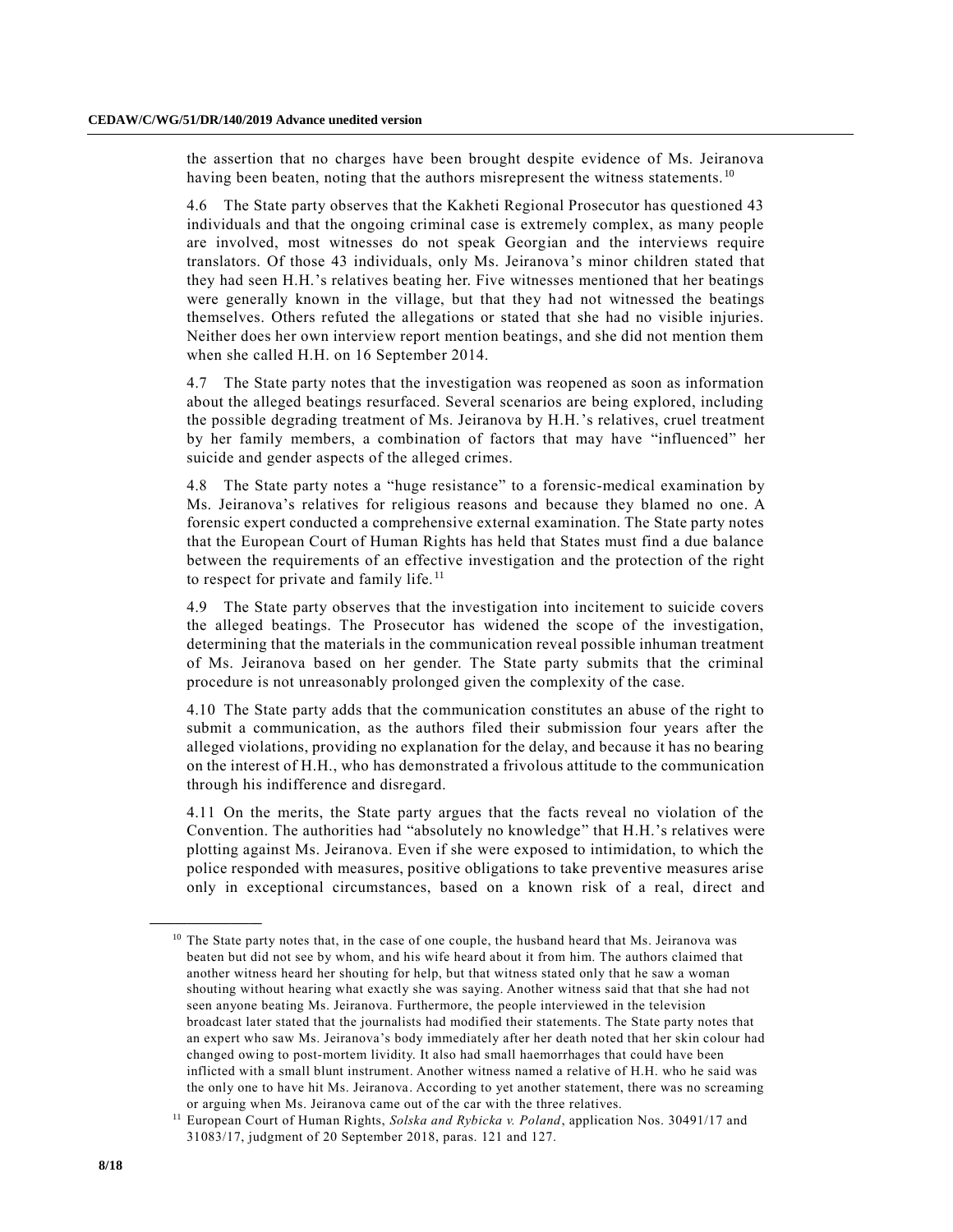immediate threat to life,<sup>12</sup> which did not arise in the present case. Ms. Jeiranova's and her father's witness records do not mention mistreatment by H.H.'s relatives. Her father reported that Ms. Jeiranova had been left with the relatives who had caught her, but he was screaming and left the police station very soon, precluding the police from questioning him. On the night of 16 September 2014, the village governor and his wife noted that Ms. Jeiranova was nervous, without, however, mentioning abus e by H.H.'s relatives. The governor learned that Ms. Jeiranova had asked why those who had beat her were not being arrested only when her father mentioned it to him.

4.12 Moreover, the authorities were unaware of any risk to Ms. Jeiranova 's life, as no medical examination was conducted aside from the post-mortem. The State party underlines that, for a violation of a positive obligation to arise concerning self-harm, it must be established that the authorities knew or ought to have known of the existence of a real and immediate risk to the life of the person concerned, and that they failed to take measures within the scope of their powers that reasonably might have been expected to avoid that risk.<sup>13</sup> The State party submits that the measures taken sufficed. The police interviewed Ms. Jeiranova as soon as they were notified. She did not mention abuse by H.H.'s relatives and stated that her father's beatings did not hurt. Her father had not used any weapon and had not planned the attack on her. Therefore, the police did not initiate an investigation. Nevertheless, to defuse tensions, the police and the governor took her to the latter's house, where she was taken care of. Subsequently, having spoken with her mother, she agreed to return, and her mother took her back on the written condition that she would not be harmed. The next day, police officers checked on her.

4.13 The State party notes that, according to the European Court of Human Rights, "the positive obligation to protect is to be interpreted in such a way as not to impose an excessive burden on the authorities"<sup>14</sup> and that positive obligations relate to causality by omission, implying a speculative analysis. The State party's actions could not have overturned the circumstances that may have led to Ms. Jeiranova's suicide. Pending the investigation, the State party submits that it has not failed in its due diligence obligations under article 2 (c) and (e) of the Convention.

4.14 The State party refutes the authors' claim of a breach of article 2 (d) of the Convention. It submits that investigating domestic violence is a top priority for its authorities and observes progress made. On the termination decision, the State party notes that only Ms. Jeiranova's children corroborated the allegations of the beatings. Several witnesses did not cooperate with the prosecutor or did not present the same account to investigators as to journalists. Moreover, the investigation was reopened immediately upon receipt of further information and its scope was widened to include gender-based discrimination. The police urged the witnesses to mention everything that they knew and informed them of their criminal liability in case of an incorrect testimony. The translator confirmed the fullness and precision of his translations. The State party denies any discriminatory behaviour by the village governor, who put no emphasis at all on Ms. Jeiranova being a "betrayer".

<sup>12</sup> European Court of Human Rights, *Volodina v. Russian Federation*, application No. 41261/17, judgment of 9 July 2019, para. 77.

<sup>13</sup> European Court of Human Rights, *Younger v. United Kingdom*, application No. 57420/00, decision of 7 January 2003.

<sup>14</sup> European Court of Human Rights, *O'Keeffe v. Ireland*, application No. 35810/09, judgment of 28 January 2014, para. 144.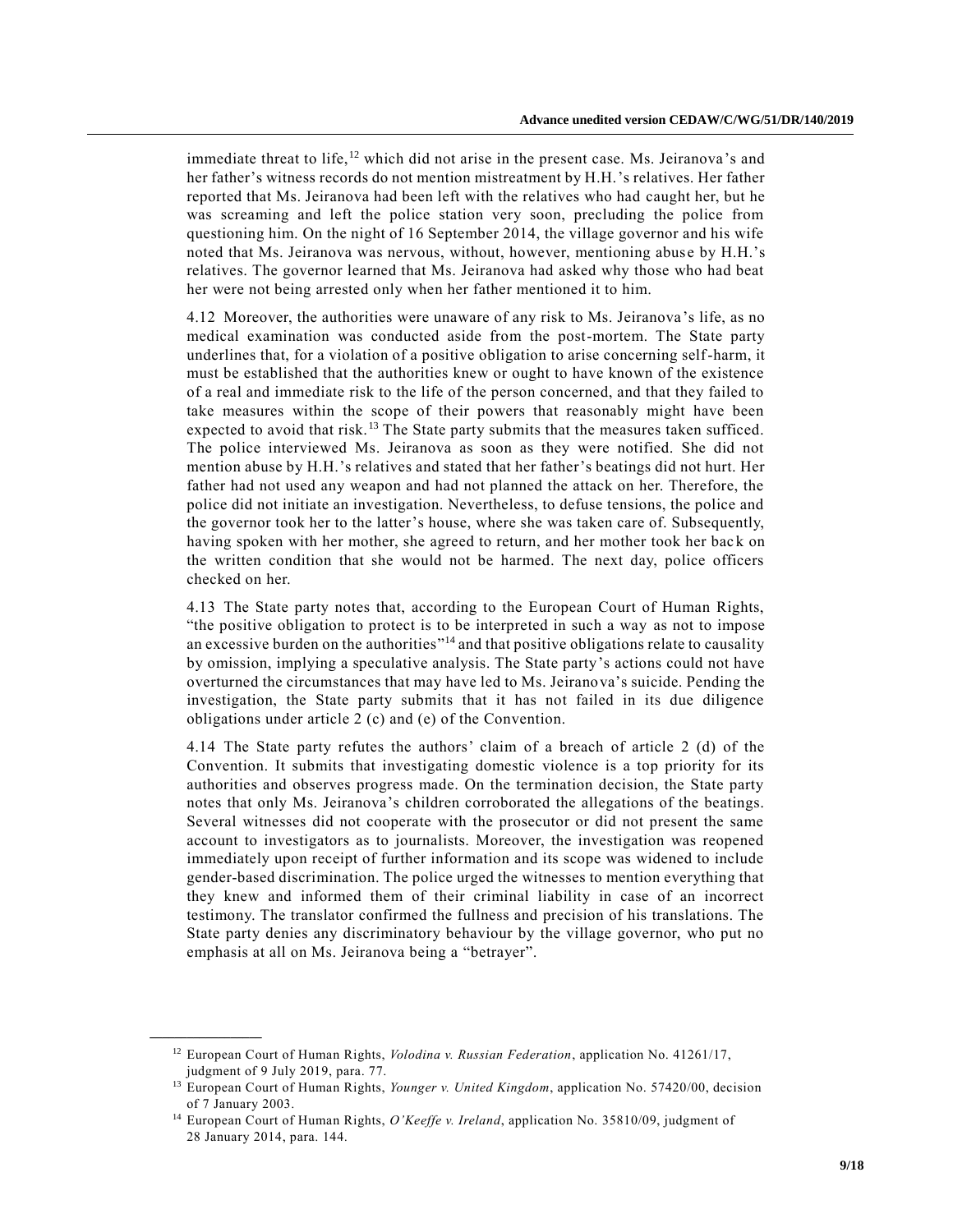4.15 Contesting the claim under articles 2 (f) and 5 (a) of the Convention, the State party lists measures taken to combat violence against women and gender inequality, including with regard to ethnic and national minority communities such as Iormughanlo. <sup>15</sup>

4.16 The State party disputes the claim under article 2 (b) of the Convention, observing that it has adopted comprehensive gender equality and sex discrimination frameworks, including to implement the Council of Europe Convention on Preventing and Combating Violence against Women and Domestic Violence. The State party underlines that it has enhanced legislation to effectively prohibit and sanction all forms of discrimination against women. It notes, inter alia, that the 2014 Law covers discrimination on the grounds of sex and gender in the public and private sectors, and mandates domestic monitoring.

#### **Authors' comments on the State party's observations on admissibility and the merits**

5.1 On 14 February 2020, the authors provided their comments on the State party's observations. They refute that H.H.'s signatures differ significantly and provide a written statement by him dated 20 December 2019 confirming his authorization of his representatives and that he never requested the communication to be suspended.

5.2 The authors state that H.H.'s "apparent inaction" until December 2016 was attributable to his prison sentence from 15 December 2014 to 16 September 2016. Ms. Jeiranova's parents communicated with the authorities through the non-governmental organizations that continue to represent H.H. Letters were sent on H.H.'s behalf to the authorities from December 2016. In addition, H.H. filed complaints against Ms. Jeiranova's relatives. His interest stems from the lack of a proper investigation into the ill-treatment and death of his wife and the mother of his children. The authors argue that the *Kaburov v. Bulgaria* test does not apply, as the European Court of Human Rights stated in that case that it restrictively approached next-of-kin cases not concerning the right to life. Moreover, the State party has not challenged the interest of I.H. and Y.H.

5.3 The authors argue that a civil action is insufficient in cases concerning the right to life. The compensation awarded in such cases, 20,000 to 25,000 lari, is inadequate in cases of femicide, and the European Court of Human Rights has awarded much higher non-pecuniary damages in such cases.<sup>16</sup> Furthermore, the result of civil femicide cases is usually based on the outcome of the criminal trial, which has not occurred in the present case. Moreover, courts in civil cases have no power to hold individuals accountable. The authors argue that a civil remedy cannot compensate for the ineffectiveness of an investigation and punishment of perpetrators. <sup>17</sup> They note that their 19 letters requesting prompt and thorough investigations and disciplinary proceedings against police officers have remained unanswered.

<sup>15</sup> The State party encloses, inter alia, a 43-page appendix entitled "Measures taken by domestic authorities to combat domestic violence/violence against women".

<sup>16</sup> See European Court of Human Rights, *Halime Kılıç v. Turkey*, application No. 63034/11, judgment of 28 June 2016; *Civek v. Turkey*, application No. 55354/11, judgment of 23 February 2016; *Opuz v. Turkey*, application No. 33401/02, judgment of 9 June 2009; *Durmaz v. Turkey*, application No. 3621/07, judgment of 13 November 2014.

<sup>17</sup> See *Vienna Intervention Centre against Domestic Violence and the Association for Women's Access to Justice on behalf of Banu Akbak, Gülen Khan, and Melissa Özdemir (descendants of the deceased) v. Austria* [\(CEDAW/C/39/D/6/2005\)](https://undocs.org/en/CEDAW/C/39/D/6/2005); European Court of Human Rights, *Maiorano and others v. Italy*, application No. 28634/06, judgment of 15 December 2009; *Öneryildiz v. Turkey*, application No. 48939/99, judgment of 30 November 2004.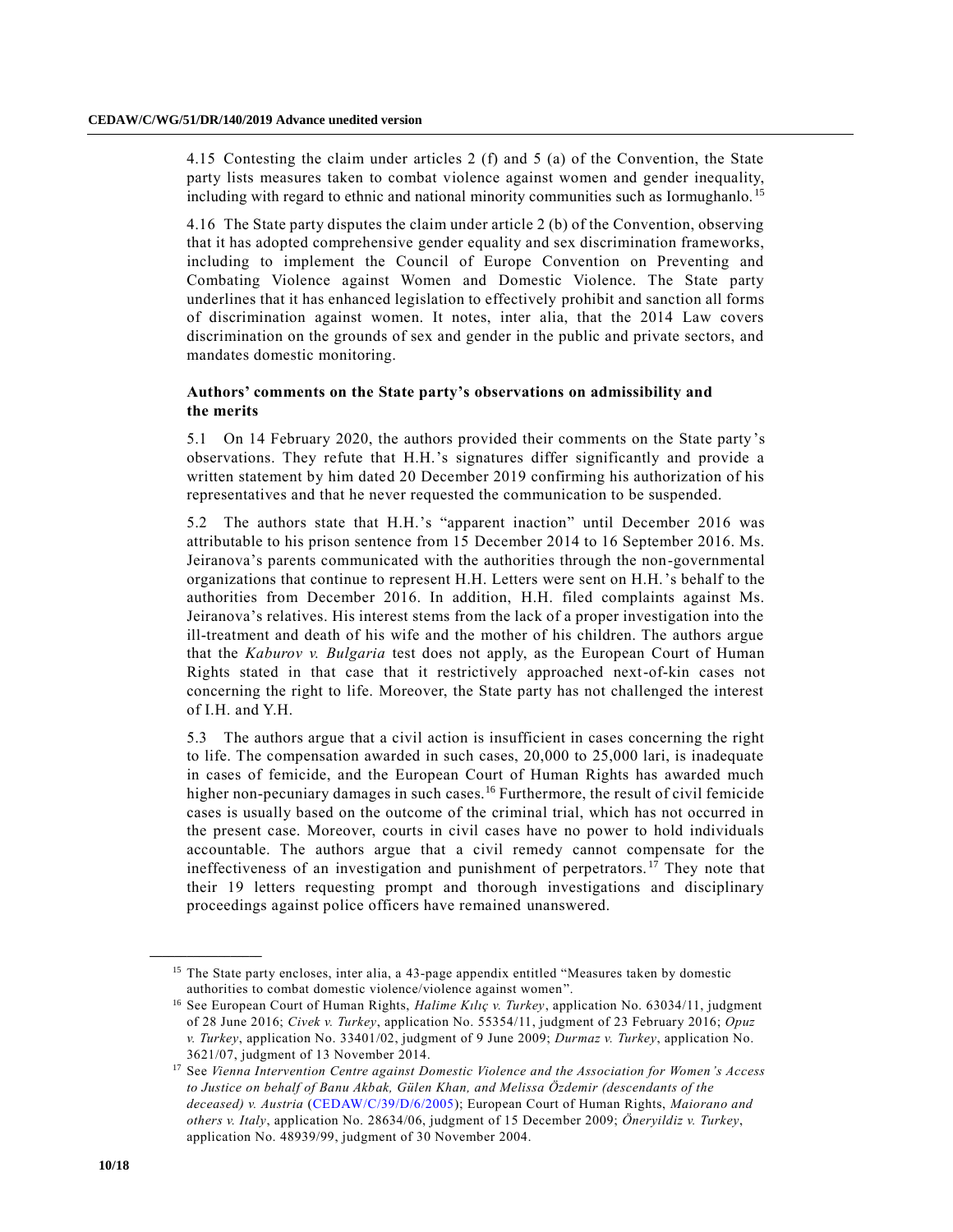5.4 The authors argue that article 10 of the 2014 Law is irrelevant to their case, including because they would not have standing as the article requires a complaint by the direct victim and because a finding of discrimination cannot result in the accountability of those responsible.

5.5 The authors reject the State party's claim of new evidence in the communication, asserting that the video evidence cited presumably refers to footage submitted to the authorities in 2014. They note that, on 22 December 2015 and 23 February 2017, they claimed to the Kakheti Regional Prosecutor that Ms. Jeiranova was the victim of an honour crime and discrimination based on her gender and ethnicity.

5.6 The authors argue that the regular basis of their correspondence with the authorities distinguishes their case from *O.K. v. Latvia*. They refer to the Committee's jurisprudence describing delays in criminal proceedings of over three years as unreasonable.<sup>18</sup>

5.7 The authors dismiss as vexatious the State party's observation that the communication is an abuse of the right to submit a communication.

5.8 On the merits of their claim under articles 2 (f) and 5 (a) of the Convention, the authors note that the measures cited by the State party are irrelevant to the present cas e as they were taken after Ms. Jeiranova's death. They note that patriarchal attitudes and gender stereotypes were the root cause of her beatings and death and that they remain entrenched in Georgia.<sup>19</sup>

5.9 Invoking their claim under article 2 (c) and (e) of the Convention, the authors argue that the test of the European Court of Human Rights is whether the authorities "knew or ought to have known  $\ldots$  of a real and immediate risk to  $\ldots$  life",<sup>20</sup> a test that should be applied in a gender- and context-sensitive way.<sup>21</sup> The authors note that the State party fails to reflect that, according to the witness records, H.H.'s relatives seized Ms. Jeiranova, her father hit her and she had bruises and scratches and blood on her body and torn clothes. The records also state that she wanted to be away from her relatives, that she feared that her father would kill her and that an aunt told her to take rat poison. The authors argue that the State party omits H.H.'s question to the police as to why his account of Ms. Jeiranova's beatings had been excluded from the record. They submit that her removal and return on the condition of no harm reflects the authorities' awareness of a risk, including of forced suicide, to Ms. Jeiranova. They also note that the authorities failed to interview Ms. Jeiranova alone, as her father and aunt repeatedly entered the interview room. They further submit that the authorities must have been aware of the gender-based violence inflicted on her, given the community's honour norms.

5.10 The authors also assert that the authorities failed to initiate criminal proceedings over Ms. Jeiranova's forceful capture, removal and abuse. The emphasis on her statement that her father's beatings did not hurt minimizes the gender-based violence. Her removal to the residence of the village governor was insufficient, given that she was

<sup>18</sup> *A.T. v. Hungary* [\(CEDAW/C/32/D/2/2003\)](https://undocs.org/en/CEDAW/C/32/D/2/2003); *O.G. v. Russian Federation* [\(CEDAW/C/68/D/91/2015\)](https://undocs.org/en/CEDAW/C/68/D/91/2015).

<sup>&</sup>lt;sup>19</sup> The authors refer, inter alia, to the concluding observations on the combined fourth and fifth periodic reports of Georgia [\(CEDAW/C/GEO/CO/4-5\)](https://undocs.org/en/CEDAW/C/GEO/CO/4-5), paras. 18–19, and the report of the Special Rapporteur on violence against women, its causes and consequences on her mission to Georgia [\(A/HRC/32/42/Add.3\)](https://undocs.org/en/A/HRC/32/42/Add.3), paras. 76–77.

<sup>20</sup> European Court of Human Rights, *Osman v. United Kingdom*, application No. 23452/94, judgment of 28 October 1998, para. 116.

<sup>21</sup> *Volodina v. Russian Federation*, paras. 19, 92 and 111.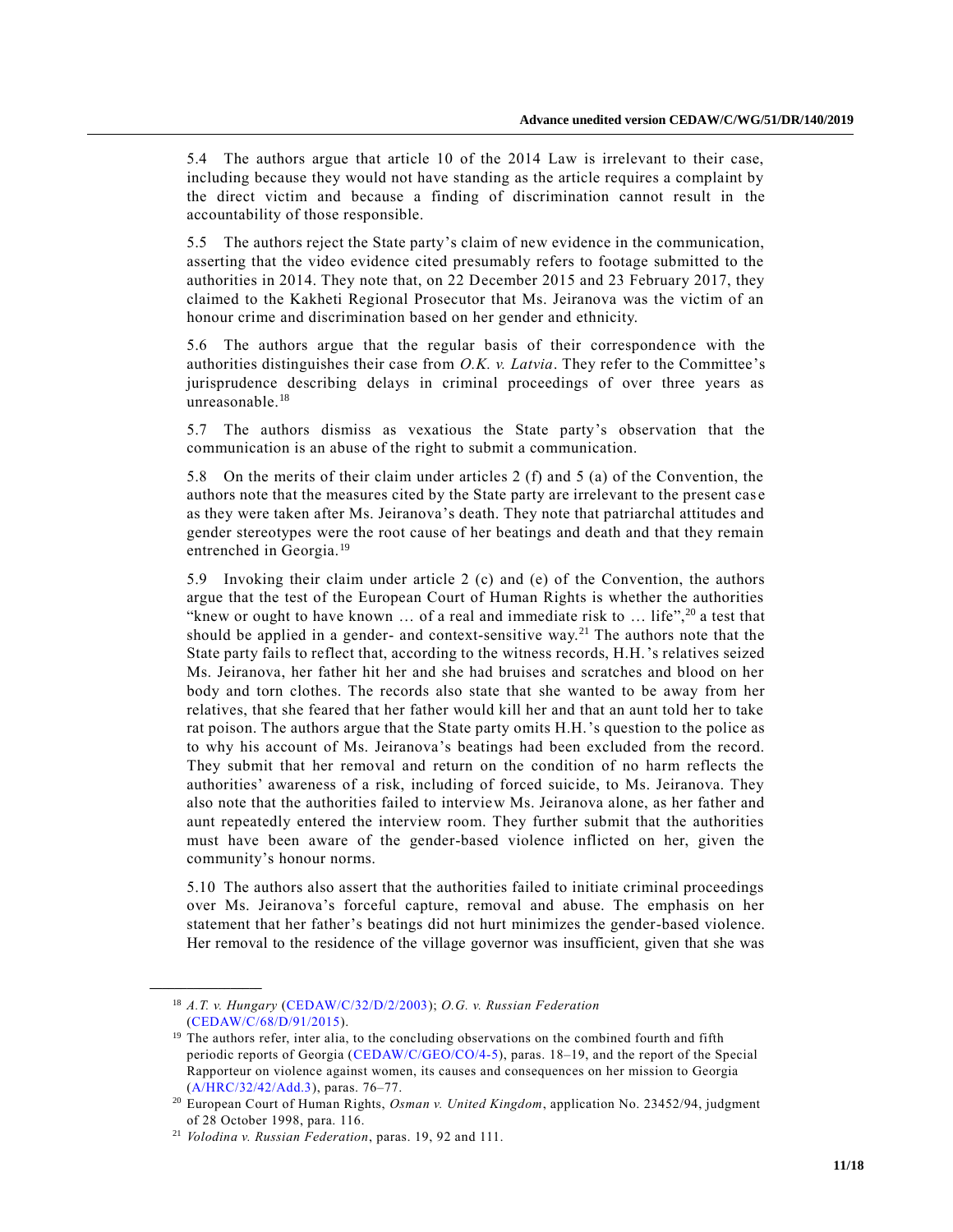later returned to her relatives. The warning letter issued to the mother was equally insufficient.<sup>22</sup>

5.11 The authors argue that a failure to investigate, prosecute and punish and to provide reparations provides tacit permission or encouragement to acts of gender-based violence against women, $^{23}$  and they claim that such a failure followed the authorities' inadequate assessment. They dispute that the complexity of the case justifies the dela ys in the criminal proceedings, noting that the identities of those involved are well known.

5.12 The authors submit that the present case differs from *Solska and Rybicka v. Poland*, as it concerns a death preceded by assault, and the family refused an autopsy because they "blamed" no one, not for religious reasons, which they invoked only a year later. They argue that the failure to conduct an autopsy or to otherwise investigate Ms. Jeiranova's cause of death underscores the failure to effectively and impartially investigate her death.

5.13 The authors argue that the material disclosed includes detailed evidence of Ms. Jeiranova's beatings, including nine witness statements. They emphasize that the mullahs who washed her reported bruises over her whole body and bloodied clothes, and one reported "regretted having gone there, as the deceased was in such a state that I got scared and felt ill for several days". They argue that the mullahs are acquainted with corpses and that post-mortem lividity would not have shocked them. Furthermore, the forensic expert concluded that some of the injuries were "developed by the impacts of a hard blunt object, possibly caused by a physical assault".

5.14 The authors argue that the State party seeks to discredit the witnesses, including the children, based on their age and family affiliation. Several witnesses were investigated years after the facts and important questions, including regarding illtreatment, were initially not posed. The authors argue that the State party undermines Ms. Jeiranova's pain in trying to justify the non-commencement of an investigation into her beatings, reflecting a reliance on "prompted" exculpatory denials of pain in cases of violence against women. They dispute the State party's reliance on the relatives' account of suicide despite the threat posed by them and file an expert opinion arguing that Ms. Jeiranova's death should be investigated as murder.

5.15 Referring to article 2 (d) of the Convention, the authors submit that the State party deliberately minimizes and omits key evidence, thus endorsing the failures of its authorities. They note that the State party has made no submission concerning their claim under article 2 (c), (d) and (e) of the Convention.

#### **Issues and proceedings before the Committee**

#### *Consideration of admissibility*

**\_\_\_\_\_\_\_\_\_\_\_\_\_\_\_\_\_\_**

6.1 In accordance with rule 64 of its rules of procedure, the Committee is to decide whether the communication is admissible under the Optional Protocol. In accordance with rule 72 (4), it must do so before considering the merits of the communication.

6.2 The Committee notes H.H.'s written statement confirming that he authorizes his representatives to act on his behalf and that he never requested the communication to

<sup>&</sup>lt;sup>22</sup> Report of the Special Rapporteur on violence against women, its causes and consequences on her mission to Georgia [\(A/HRC/32/42/Add.3\)](https://undocs.org/en/A/HRC/32/42/Add.3), para. 92.

<sup>&</sup>lt;sup>23</sup> See general recommendation No. 35, para. 24 (b); the report of the Special Rapporteur on torture and other cruel, inhuman or degrading treatment or punishment [\(A/HRC/31/57\)](https://undocs.org/en/A/HRC/31/57), para. 55; and Inter-American Commission on Human Rights, *Maria da Penha Maia Fernandes v. Brazil*, case No. 12.051, report No. 54/01 of 16 April 2001, para. 56.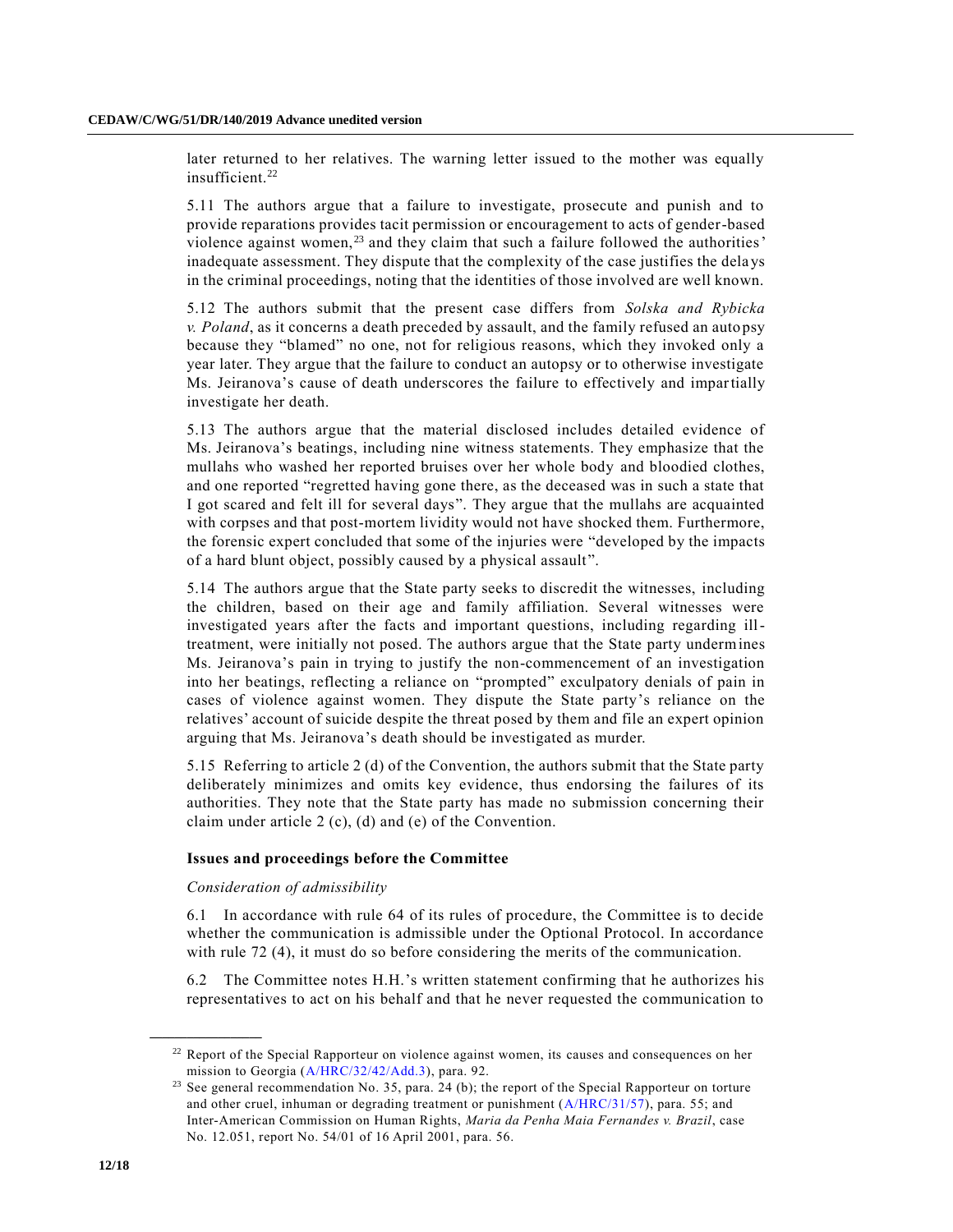be suspended. Accordingly, the Committee is satisfied that the representatives are acting with the authors' consent, in accordance with article 2 of the Optional Protocol.

6.3 The Committee notes that the State party contends that the communication is inadmissible because of H.H.'s behaviour and attitude with respect to the facts of the case. It also notes the authors' comments that H.H. was unable to pursue the case earlier, as he was serving a prison sentence until September 2016, that letters have been sent on his behalf since December 2016 and that his interest in filing the communication stems from the lack of a proper investigation into the ill-treatment and death of his wife and the mother of his children. The Committee notes, however, that he repeatedly denied having any complaints against anyone and that he stated that Ms. Jeiranova had not mentioned the beatings and that she had committed suicide out of shame. It also appears to be undisputed that he thanked the relatives who were allegedly responsible for "saving him from shame" and that he kissed them on the forehead in gratitude. In the light of these circumstances, the Committee considers that H.H. cannot justify, in good faith, his interest in acting on behalf of Ms. Jeiranova and that the communication is therefore inadmissible under article 2 of the Optional Protocol insofar as it was brought by H.H. The Committee notes, however, that the State party has not challenged the interest of Ms. Jeiranova's children, and consequently finds that article 2 of the Optional Protocol does not constitute an obstacle to the admissibility of the communication with regard to the children.

6.4 The Committee notes the State party's observation that the authors have not exhausted domestic remedies. The Committee notes, however, that the documentation on file shows that the authors had claimed an honour crime and gender and ethnicitybased discrimination before the national authorities. That, in the Committee 's view, could have been considered as giving sufficient grounds to permit the authorities to open a prompt and comprehensive investigation into the matter and prevent further violations of Ms. Jeiranova's rights. The Committee further notes the authors' argument that a civil remedy cannot compensate for the ineffectiveness of an investigation and punishment of perpetrators in cases concerning the right to life, and that the result in civil femicide cases usually depends on the outcome of the criminal trial, which has not yet occurred. The Committee also notes that it does not result from the jurisprudence cited by the State party<sup>24</sup> that authors must exhaust civil and criminal remedies where both are available. Noting the State party's observation of the complexity of the criminal investigation, the Committee is concerned that the latter has been pending for more than six years even though the identities of those involved were never contested. The State party's authorities have furthermore been confronted with complaints of delays many times. In the circumstances, the Committee finds that the criminal remedy is unreasonably prolonged. In the light of the above considerations, the Committee considers that it is not precluded by virtue of article 4 (1) of the Optional Protocol from examining the communication.

6.5 In accordance with article 4 (2) (a) of the Optional Protocol, the Committee has ascertained that the same matter has not been and is not being examined under another procedure of international investigation or settlement.

6.6 The Committee sees no other objections to the admissibility of the communication. It considers that, in addition to the claims raised explicitly by the authors, the communication also raises issues under article 3 of the Convention. Therefore, the Committee declares the communication admissible insofar as it was brought by I.H.

<sup>24</sup> European Court of Human Rights, *Shavishvili v. Georgia*, application No. 21519/05, 9 November 2010; *Saghinadze and others v. Georgia*, application No. 18768/05, 27 May 2010, paras. 95–96.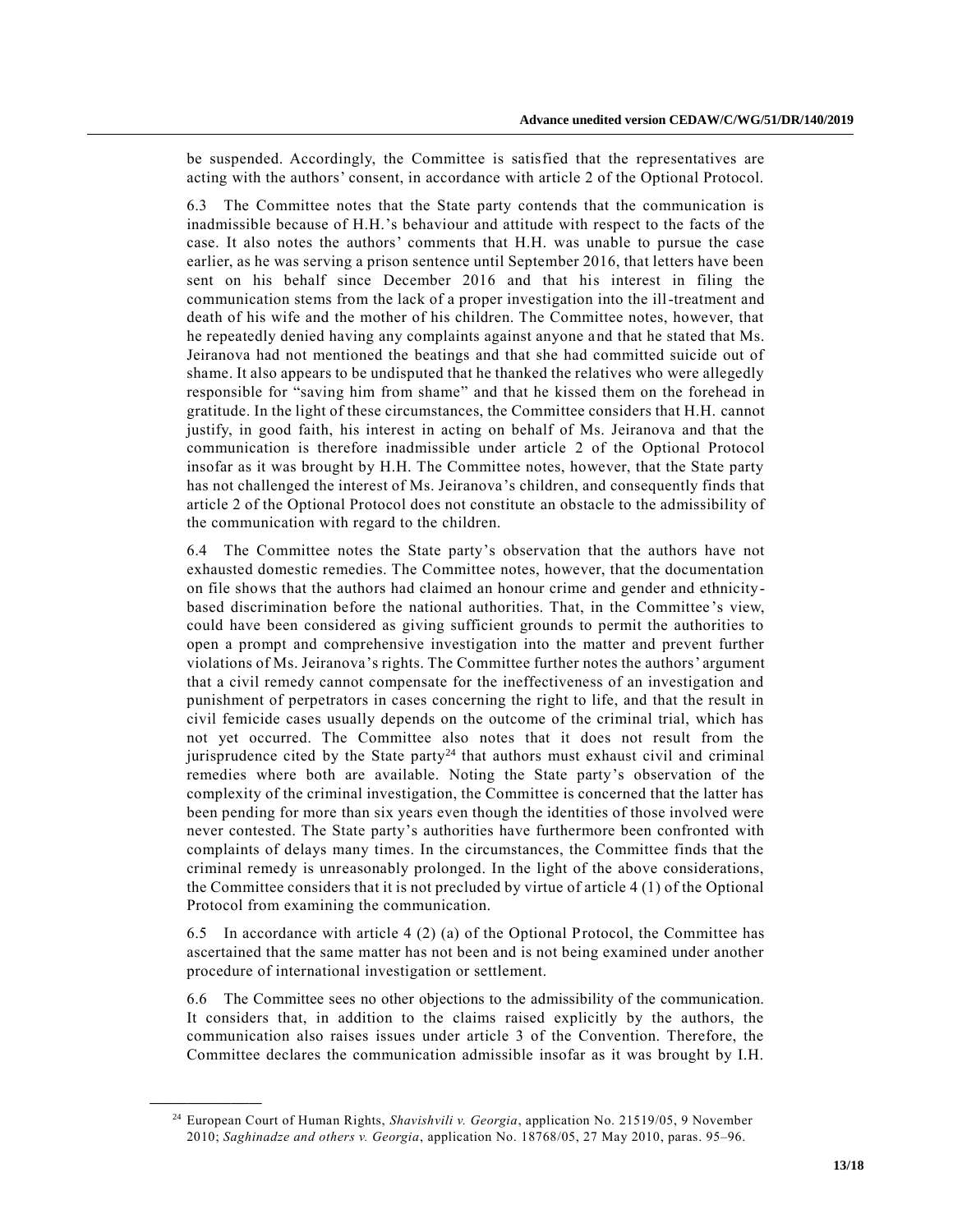and Y.H., as raising issues under articles 1, 2 (b)–(f), 3 and 5 (a) of the Convention, and proceeds with its consideration of the merits.

#### *Consideration of the merits*

7.1 The Committee has considered the present communication in the light of all the information made available to it by the authors, I.H. and Y.H., and by the State party, as provided for in article 7 (1) of the Optional Protocol.

7.2 The Committee notes the authors' claim of a violation of Ms. Jeiranova's rights under article 2 (c) and (e) of the Convention, as the State party's law enforcement authorities failed to take reasonable and effective measures to protect her. The Committee recalls its general recommendation No. 19, which addresses the question of whether States parties can be held accountable for the conduct of non-State actors in stating that "discrimination under the Convention is not restricted to action by or on behalf of Governments" and that "under general international law and specific human rights covenants, States may also be responsible for private acts if they fail to act with due diligence to prevent violations of rights or to investigate and punish acts of violence, and for providing compensation".

7.3 The Committee also recalls that, in accordance with its general recommendation No. 28 (2010) on the core obligations of States parties under article 2 of the Convention, States parties have a due diligence obligation to prevent, investigate, prosecute and punish acts of gender-based violence (para. 19). Where discrimination against women also constitutes an abuse of other human rights, such as the right to life and physical integrity in, for example, cases of domestic and other forms of genderbased violence, States parties are obliged to initiate criminal proceedings, bring the perpetrator or perpetrators to trial and impose appropriate penal sanctions (para. 34). The Committee also considers that impunity for such offences contributes significantly to the entrenchment of a culture of acceptance of the most extreme forms of genderbased violence against women in society, which feeds their continued commission.

7.4 The Committee notes the State party's contention that its authorities had no knowledge of Ms. Jeiranova's relatives plotting against her, but that they nevertheless removed her to the village governor's house on 16 September 2014, from where, having spoken with her mother, she returned to her parents' house, on the written condition that she would not be harmed. Police officers also came to check on her. The Committee notes that, according to the file, Ms. Jeiranova's mother testified that the governor did not translate Ms. Jeiranova's question to the police as to why they had not arrested those who had beaten her. Furthermore, the governor testified that Ms. Jeiranova had said to him that her relatives had told her to take rat poison and kill herself. She asked him to get her out so that she would not be killed. Having been brought to his residence, she and her mother had a "major argument". The governor then instructed the police to return Ms. Jeiranova to her relatives, on the condition that she would not be harmed, because of calls from the same relatives. The Committee considers that the facts disclose a situation of extreme danger to Ms. Jeiranova, which was maintained b y the authorities' decision to have her returned to her relatives, who were known to have told her to take her own life the previous night. In that regard, the Committee notes that "warning letters", such as the one issued in the present case, are devoid of legal value and do not provide protection for victims.<sup>25</sup> The Committee further notes the authors' contention of the operation of an honour-based system in the present case. Thus, the Committee considers that the State party's authorities failed to offer effective

<sup>&</sup>lt;sup>25</sup> Report of the Special Rapporteur on violence against women, its causes and consequences on her mission to Georgia [\(A/HRC/32/42/Add.3\)](https://undocs.org/en/A/HRC/32/42/Add.3), para. 92.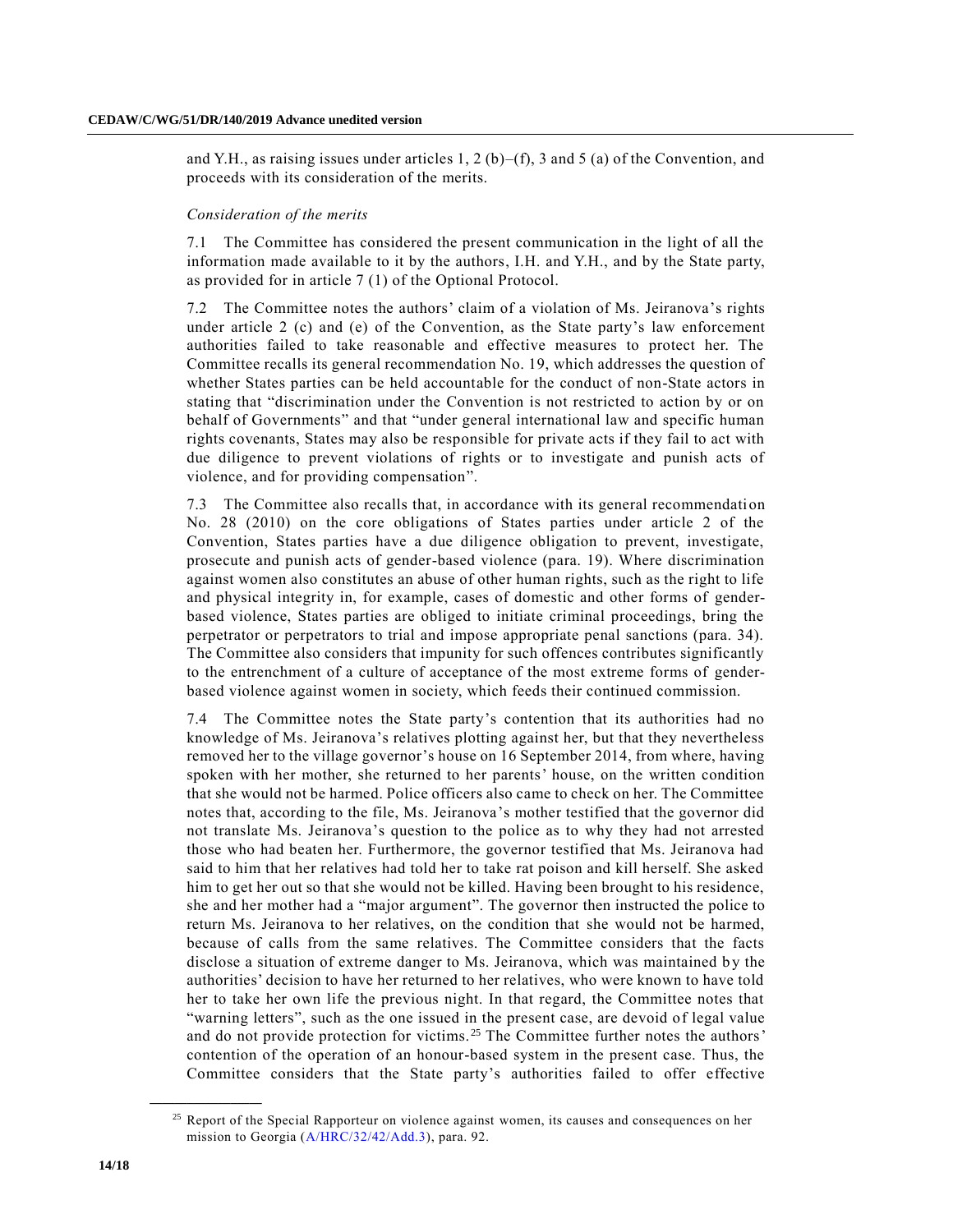protection against, and to take all appropriate measures to eliminate, discrimination against Ms. Jeiranova as a woman. It deplores the reliance by the State party's authorities on honour-based considerations and considers that they failed to protect her right to life.<sup>26</sup> Accordingly, the Committee finds that the State party violated her rights under article 2 (c) and (e), read in conjunction with article 3, of the Convention.

7.5 The Committee notes the authors' claim of a violation of article 2 (b), (c) and (e) of the Convention on the grounds of the State party's failure to investigate, prosecute and punish those responsible for the beatings and death of Ms. Jeiranova. It also notes the State party's observation of the complexity of the case and the reasons for not conducting a forensic examination. The Committee considers that the State party's reference to the involvement of several individuals cannot be considered as justifying the duration of the investigation, in particular given that the identities of those involved appears never to have been contested. Furthermore, given the circumstances and recalling that the discrimination of women based on sex and gender is inextricably linked with other factors that affect women, including ethnicity,  $27$  the Committee considers that a need for translations cannot be considered as justifying the pending state of the investigation for more than six years. The Committee further notes that the authorities decided, following Ms. Jeiranova's death, not to conduct a forensic examination because of objections from her relatives, who they knew had told her to take her own life. The Committee notes that the State party does not contest that the Law on Domestic Violence, of 2006, did not cover violence against women by extended family members when Ms. Jeiranova was beaten and died, nor the absence of a legislative provision precluding forensic examinations on such grounds, nor the necessity of such an examination to determine whether Ms. Jeiranova 's injuries were inflicted before or during her death. In the circumstances, and recalling its recommendation to the State party to ensure the effective investigation of cases of gender-based violence against women, to prosecute and punish perpetrators with sanctions commensurate with the gravity of the crime and to provide victims with adequate compensation for damages suffered,<sup>28</sup> the Committee finds that the State party's authorities have not fulfilled their obligation to investigate and punish those responsible for the treatment inflicted on Ms. Jeiranova and her death. Accordingly, it finds violations of her rights under article 2 (b), (c) and (e), read in conjunction with article 3, of the Convention.

7.6 The Committee notes the authors' claim of a violation of articles 2 (f) and 5 (a), read in conjunction with article 1 of the Convention and in light of general recommendation No. 19 and general recommendation No. 35 (2017) on gender-based violence against women, updating general recommendation No. 19. It also notes the State party's observation on measures taken to combat violence against women and gender inequality, including with regard to ethnic and national minority communities. The Committee further notes that the State party has not explained how the measures taken have benefited Ms. Jeiranova. It considers that the infliction of ill-treatment on Ms. Jeiranova, the basis of the denial of an autopsy on the objections of relatives known to have posed a threat to her, the Kakheti Prosecutor's qualification of her behaviour as "dishonourable" and the decision to terminate the investigation based on the conclusion that she had committed suicide because of her "shameful" behaviour and

 $26$  General recommendation No. 31 of the Committee on the Elimination of Discrimination against Women and No. 18 of the Committee on the Rights of the Child on harmful practices, paras. 29 -30.

 $27$  General recommendation No. 28 (2010) on the core obligations of States parties under article 2 of the Convention on the Elimination of All Forms of Discrimination against Women, para. 18.

<sup>&</sup>lt;sup>28</sup> Concluding observations on the combined fourth and fifth periodic reports of Georgia [\(CEDAW/C/GEO/CO/4-5\)](https://undocs.org/en/CEDAW/C/GEO/CO/4-5), para. 21 (b).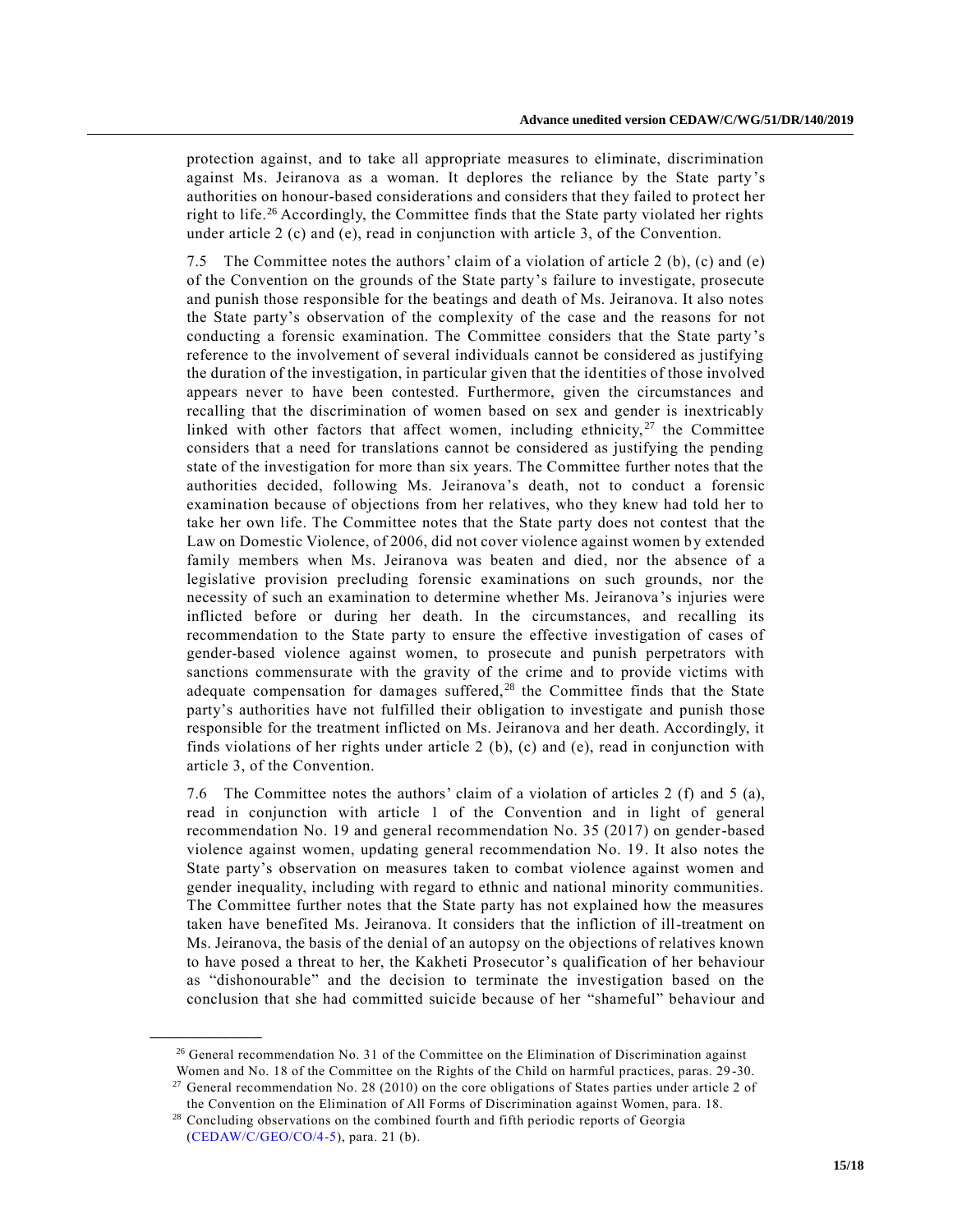faithlessness confirm that Ms. Jeiranova was the victim of intersecting discrimination related to ethnicity and stereotypical attitudes of the police and judicial authorities. Accordingly, the Committee finds violations of Ms. Jeiranova's rights under articles 2 (f) and 5 (a) of the Convention, read in conjunction with articles 1 and 3 of the Convention and in light of general recommendation No. 19 and general recommendation No. 35 (2017) on gender-based violence against women, updating general recommendation No. 19.

7.7 In view of the abovementioned findings, the Committee finds that the attitude o f the authorities of the State party permitted and condoned the treatment inflicted on Ms. Jeiranova. Accordingly, it finds violations of her rights under article 2 (d), read in conjunction with articles 1 and 3, of the Convention.

8. In accordance with article 7 (3) of the Optional Protocol, the Committee is of the view that the facts before it reveal a violation of the rights of Ms. Jeiranova under articles  $2(b)$ ,  $(c)$ ,  $(d)$ ,  $(e)$  and  $(f)$  and  $5(a)$ , read in conjunction with articles 1 and 3, of the Convention, in light of general recommendation No. 19 and general recommendation No. 35 (2017) on gender-based violence against women, updating general recommendation No. 19.

9. The Committee makes the following recommendations to the State party:

(a) Concerning Ms. Jeiranova and the authors, I.H. and Y.H., of the communication:

(i) Ensure that the investigation into the treatment and death of Ms. Jeiranova be carried out promptly, thoroughly and independently to permit the identification of those responsible; and thereafter take appropriate measures to prosecute them and have them sanctioned;

(ii) Provide appropriate reparation, including adequate compensation, to the authors, I.H. and Y.H., commensurate with the gravity and the ongoing consequences of the violations of the rights of Ms. Jeiranova; and take an appropriate custody decision concerning the younger author taking into consideration the outcome of the criminal proceedings and her best interest;

(iii) Issue an official apology to the authors, I.H. and Y.H., including acceptance of responsibility for the State party's violations of the Convention.

(b) In general:

(i) Combat impunity and ensure that claims concerning gender-based violence against women and honour-based violence are addressed promptly and thoroughly and that perpetrators are investigated, prosecuted and sanctioned;

(ii) Provide mandatory training for the police officers, prosecutors, members of the judiciary and other law enforcement personnel as well as State officials and local authorities with respect to combating gender-based violence against women and honour-based violence, including training on gender sensitivity, intersecting discrimination and the handling of complaints of gender-based violence against women in a gender-sensitive manner, as well as training with regard to the Convention, its Optional Protocol and the Committee's jurisprudence and general recommendations, in particular general recommendations No. 19 (1992) on violence against women, No. 35 (2017) on gender-based violence against women, updating general recommendation No. 19, No. 28 (2010) on the core obligations of States parties under article 2 of the Convention and No. 33 (2015) on women's access to justice;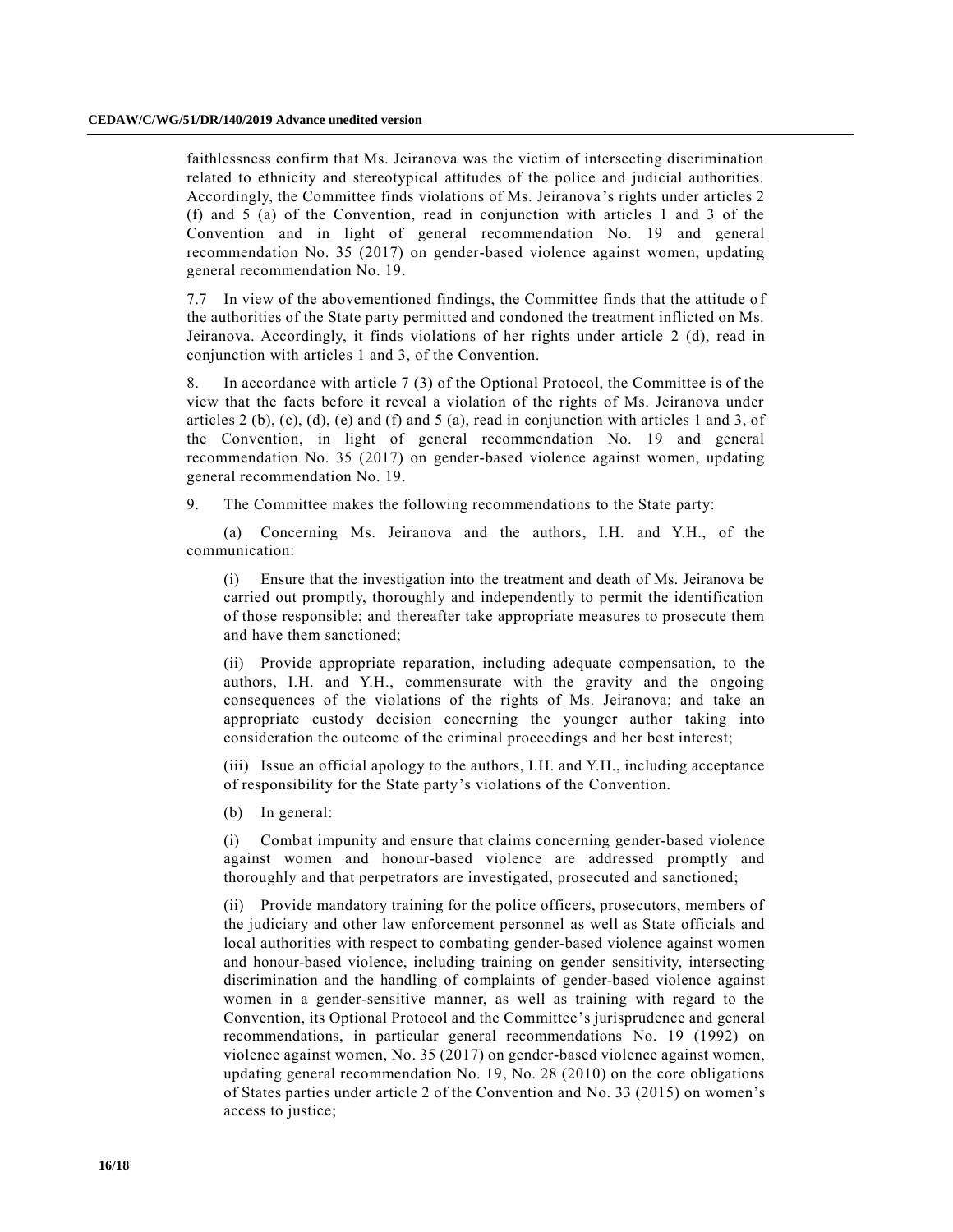(iii) Define and include honour-related violence as well as gender-based violence as an aggravating circumstance in criminal law;

(iv) Bring national legislation and policies into line with the Council of Europe Convention on Preventing and Combating Violence against Women and Domestic Violence, to recognize explicitly that "honour", along with culture, custom, religion and tradition, should not be regarded as a justification in criminal proceedings concerning the commission of gender-based violence against women;

(v) Ensure that all legislation, policies and measures aimed at addressing domestic violence encompass honour-based violence, including such violence perpetrated by in-laws and extended family; effectively and proactively prevent, appropriately sanction and protect women from honour-based violence;

(vi) Ensure that an assessment of the danger to the life of the victim, the seriousness of the situation and the risk of repeated violence is carried out by all relevant authorities at all stages of the investigation and the procedures under the Domestic Violence Law, in order to mitigate the risk and provide immediate protection and support to victims and their children, especially in communities with entrenched honour-based values, social norms and practices and direct them to appropriate services;

(vii) Strengthen appropriate, specialised services, including early warning systems, with trained personnel, for cases of domestic violence and human rights violations in communities that are isolated, closed and/or where honour-based norms apply, including by facilitating access to such services and ensuring the swift, competent and specialized handling of such cases;

(viii) Strengthen measures to respect, protect and fulfil the right to life of women and the right to freedom from torture and other cruel, inhuman or degrading treatment or punishment, with specific attention to communities that are isolated, closed and/or where honour-based norms apply;

(ix) Avoid the issuance of and reliance on warning letters in cases of violence against women;

(x) Implement monitoring mechanisms to ensure that evidentiary rules, investigations and other legal and quasi-judicial procedures are impartial and not influenced by gender stereotypes or prejudice in taking seriously the testimony of women, in line with the Committee's General Recommendation No. 33 on women's access to justice.

(xi) Collect data and statistics on femicides and induced or forced suicides of women as a result of gender-based violence against women and analyse them to enhance protection against gender-based violence against women.

(xii) Ensure the availability and accessibility of adequate translation for all languages to women at all stages of procedures to ensure adequate protection and access to justice for women.

(xiii) Enhance awareness about gender-based violence against women and honour-related violence, its risks and consequences for women and children.

10. In accordance with article 7 (4) of the Optional Protocol, the State party shall give due consideration to the views of the Committee, together with its recommendations, and submit to the Committee, within six months, a written response, including information on any action taken in the light of those views and recommendations.